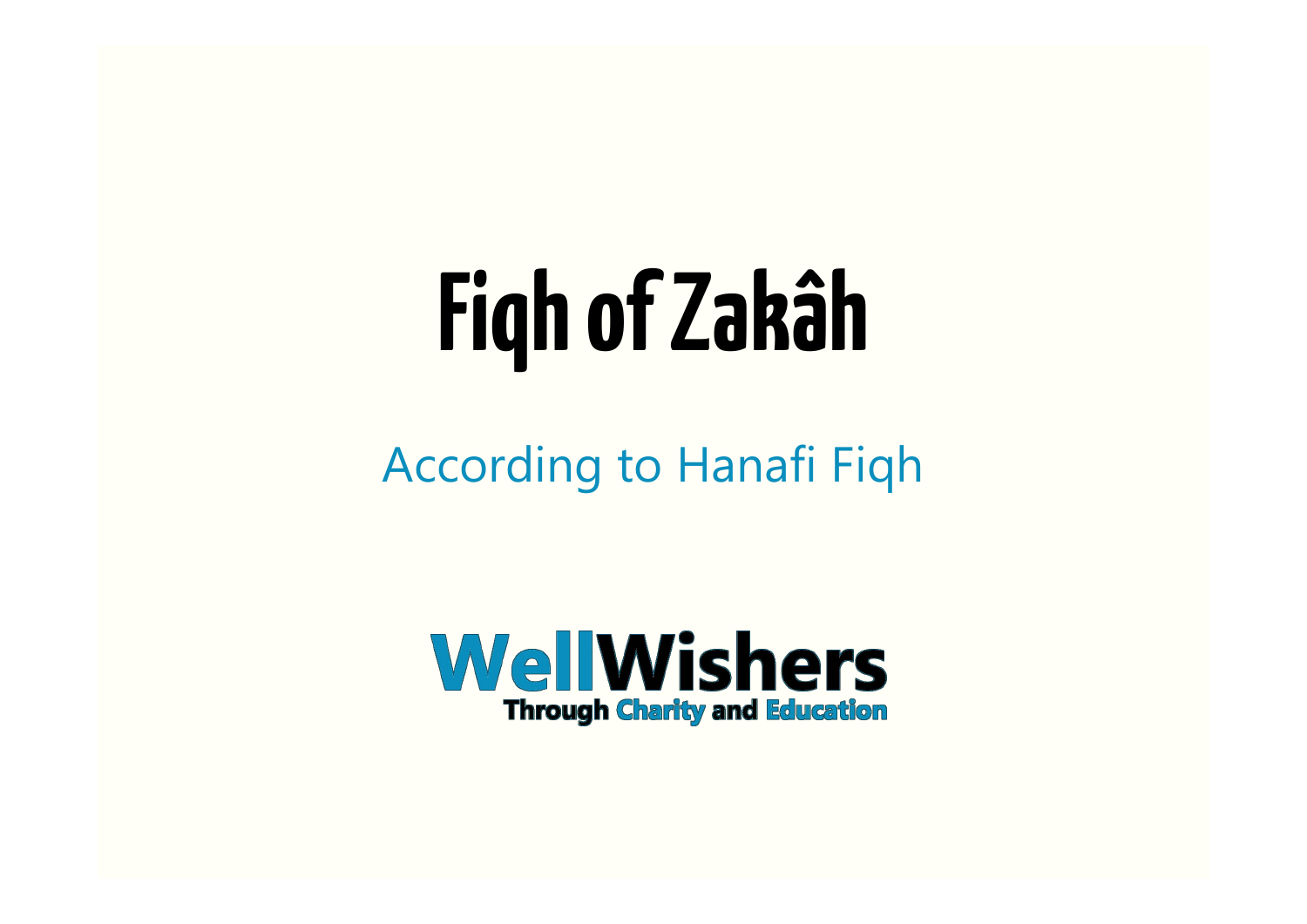### **Overview**

- Meaning and importance
- Who pays?
- Zakâtable assets
- Debts/Liabilities
- Recipients
- Conditions
- Zakâh calculator/tools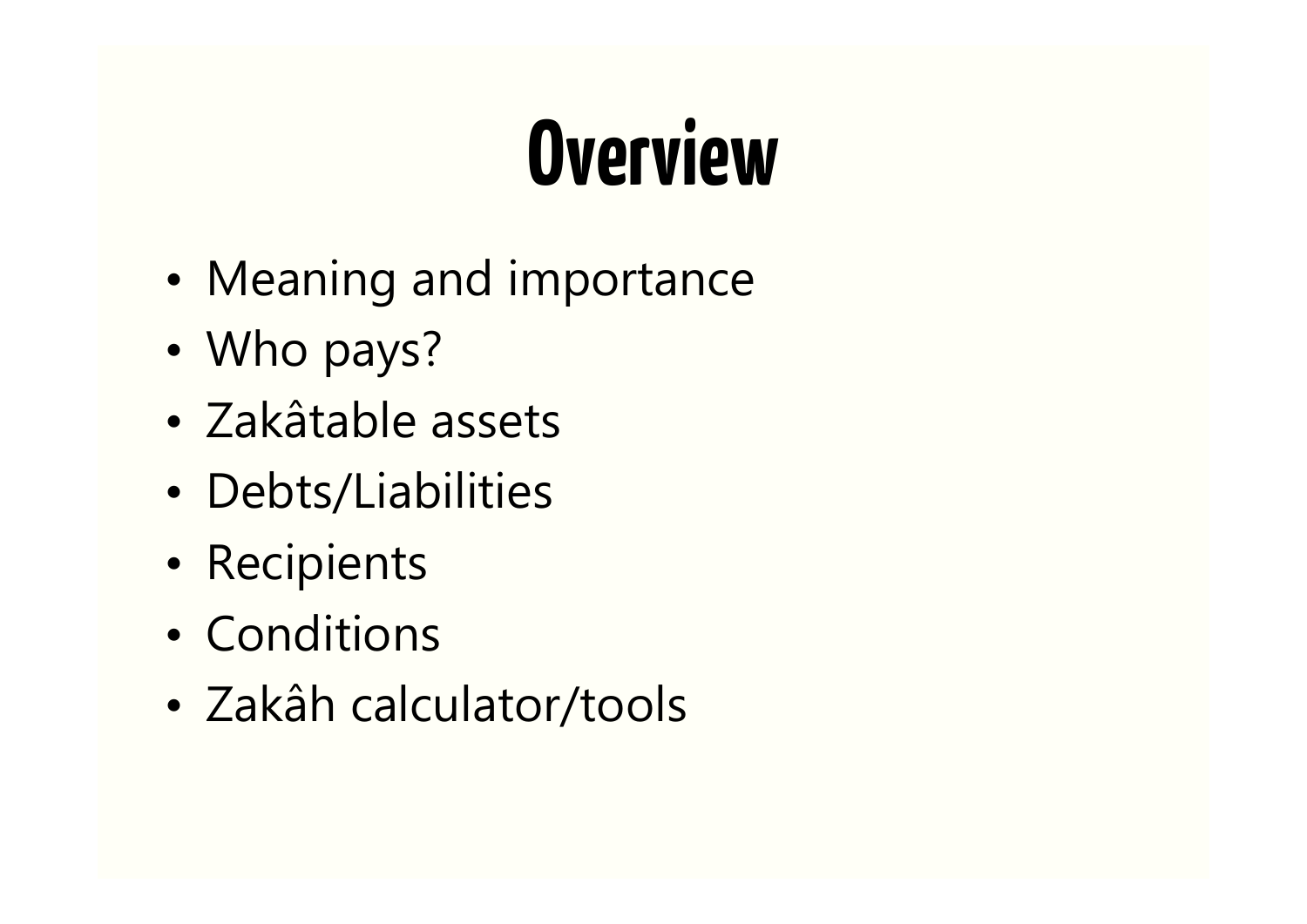## **Meaning**

- Increase
	- Barakah
- Purification
	- Wealth
	- Soul (cure from greed, jealousy, miserliness, etc.)
- Praise, etc.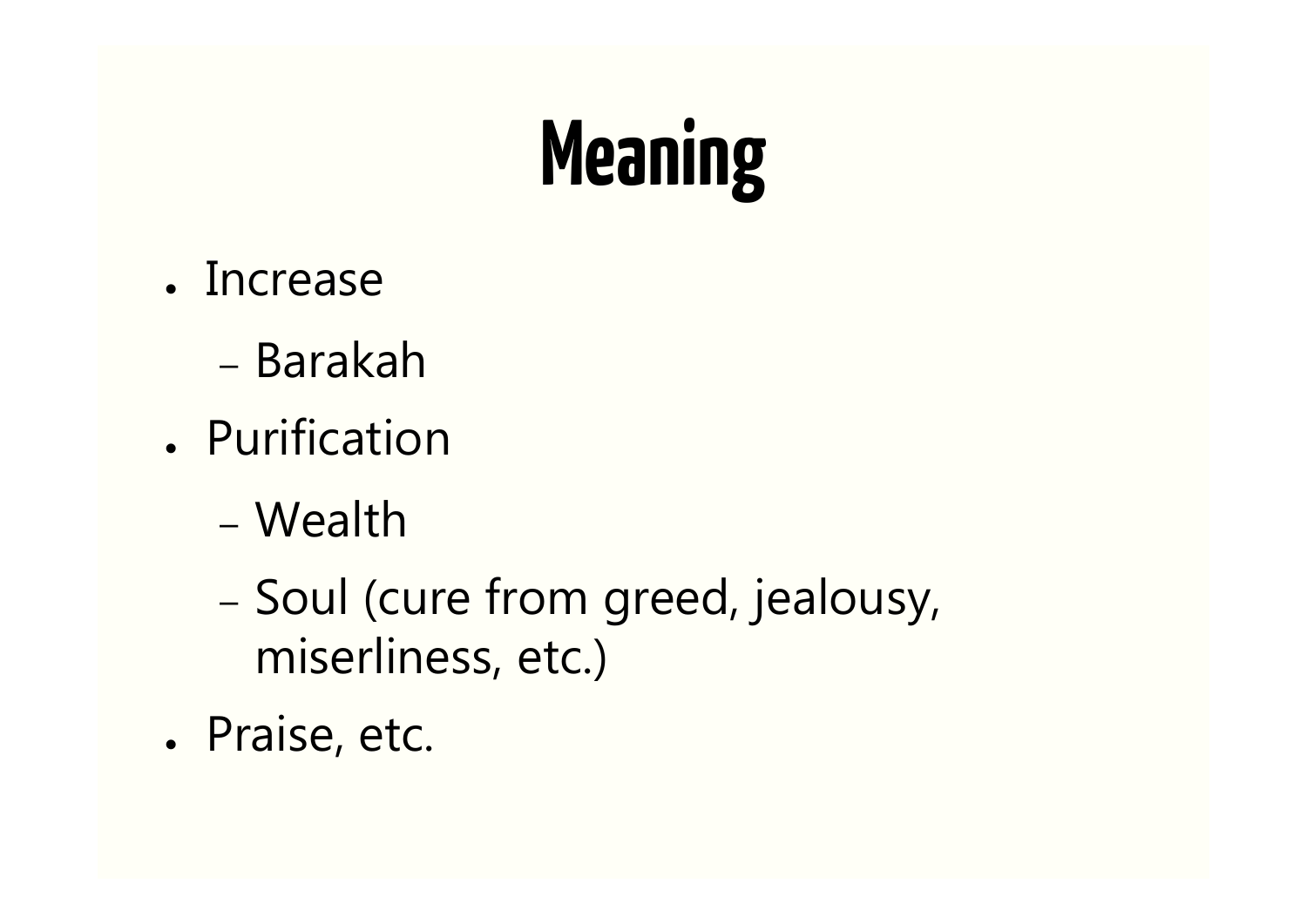#### **Importance**

- 3rd pillar of Islâm
- Mentioned many times in  $Qur-\hat{a}n$
- Approx. 30 times with Salâh
- Made *Fardh* in 2AH before *Ramadhân* fasting
- Punishment/warnings for non-payment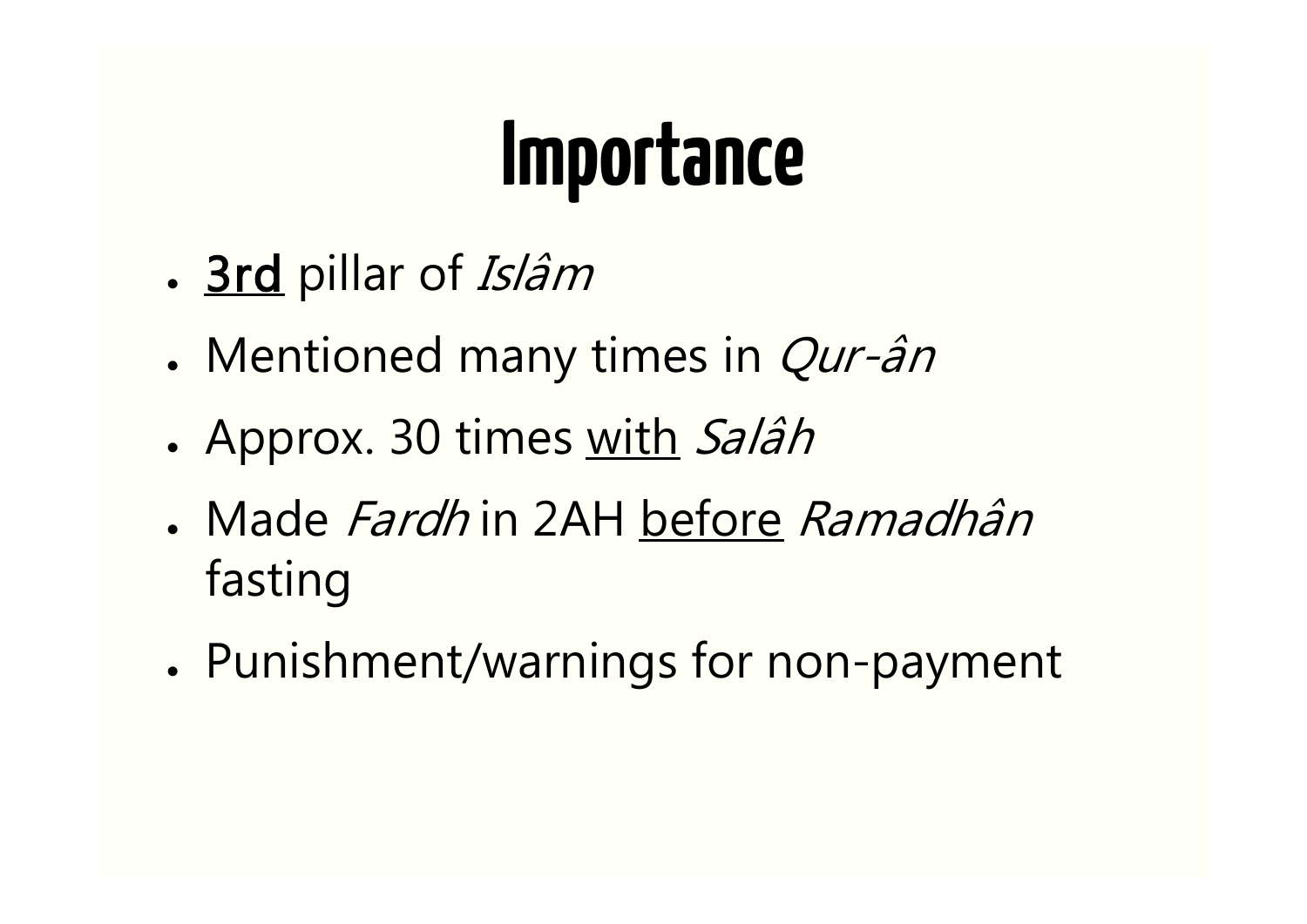#### **Zakâh**

#### Zakâh is due upon Zakâtable assets reaching nisâb free from liabilities/debts for a complete lunar year Pay 2.5% of total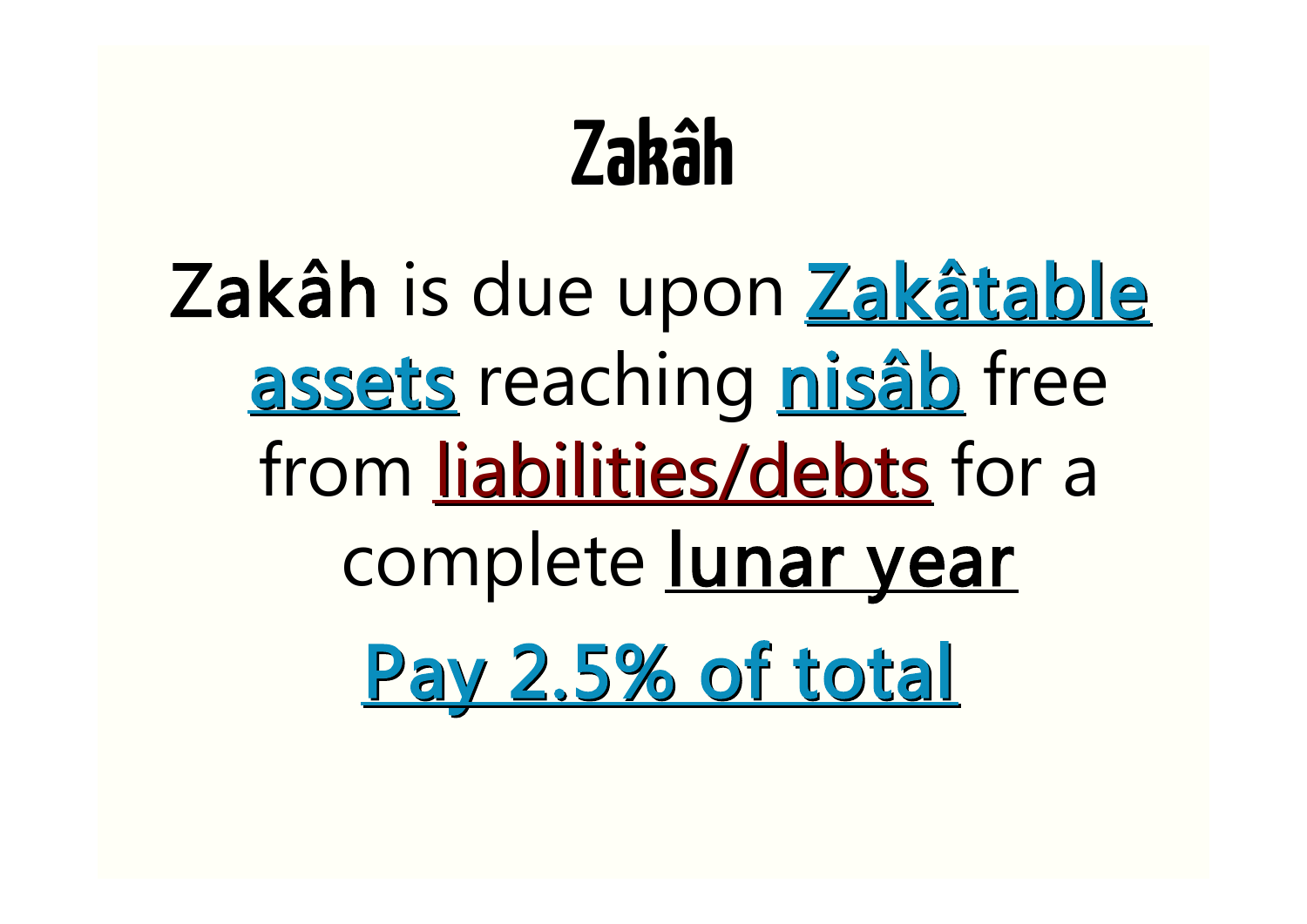# **Who Pays?**

- Muslim, Adult (mature), Sane
- Owns wealth at or above **Nisâb** (threshold)
- Remains above level after 1 lunar year
	- Ignore fluctuations

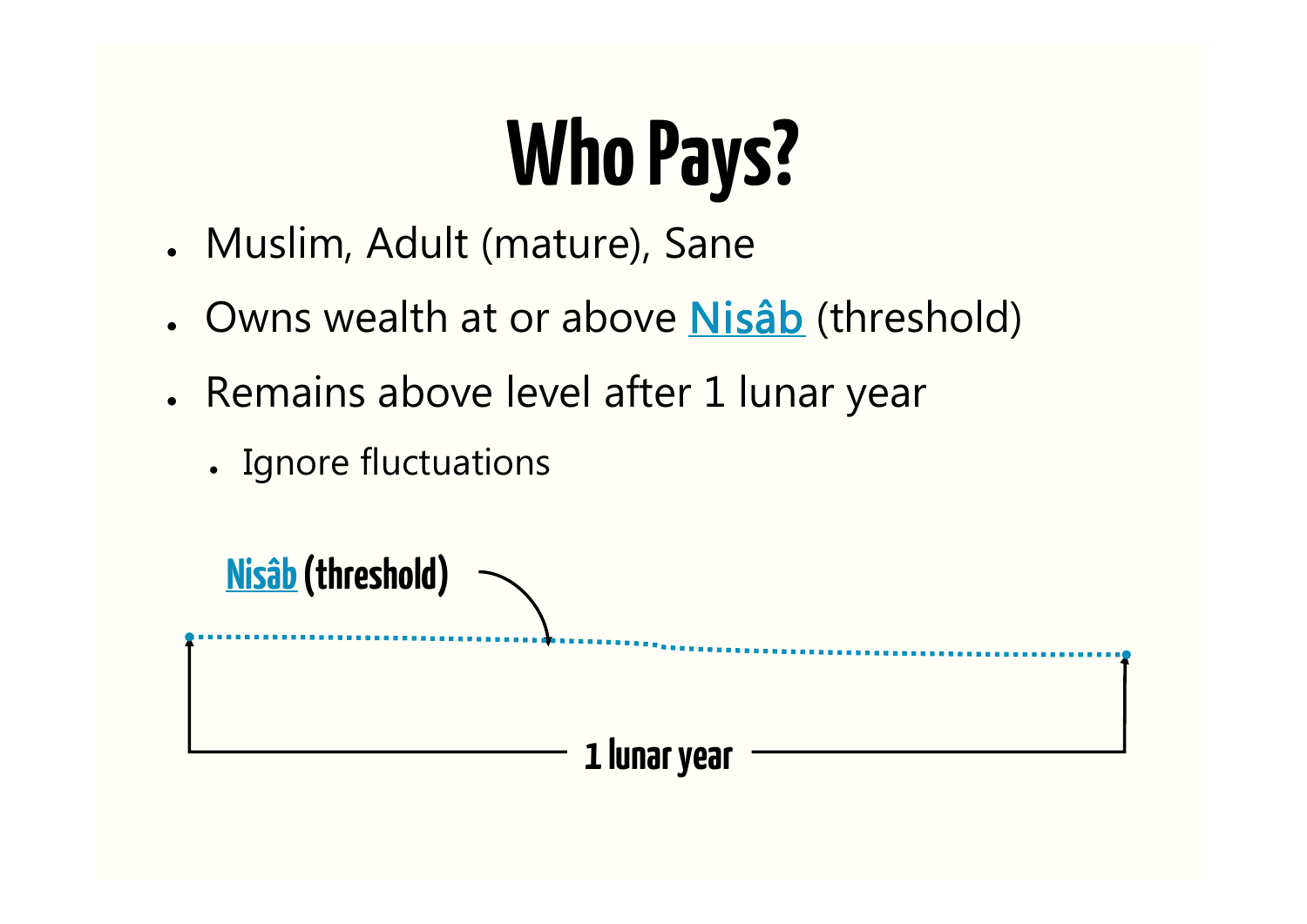#### **What is Nisâb?**

- . Threshold at which Zakâh becomes payable
- $\cdot$  Gold nisâb » 20 *Mithqâl* = 87.48g
- $\cdot$  Silver nisâb » 200 Dirham = 612.36q
- Use gold nisâb if only gold, otherwise silver
	- more beneficial to the poor
- $\bullet$  Nisâb date remember this *Hijri* date!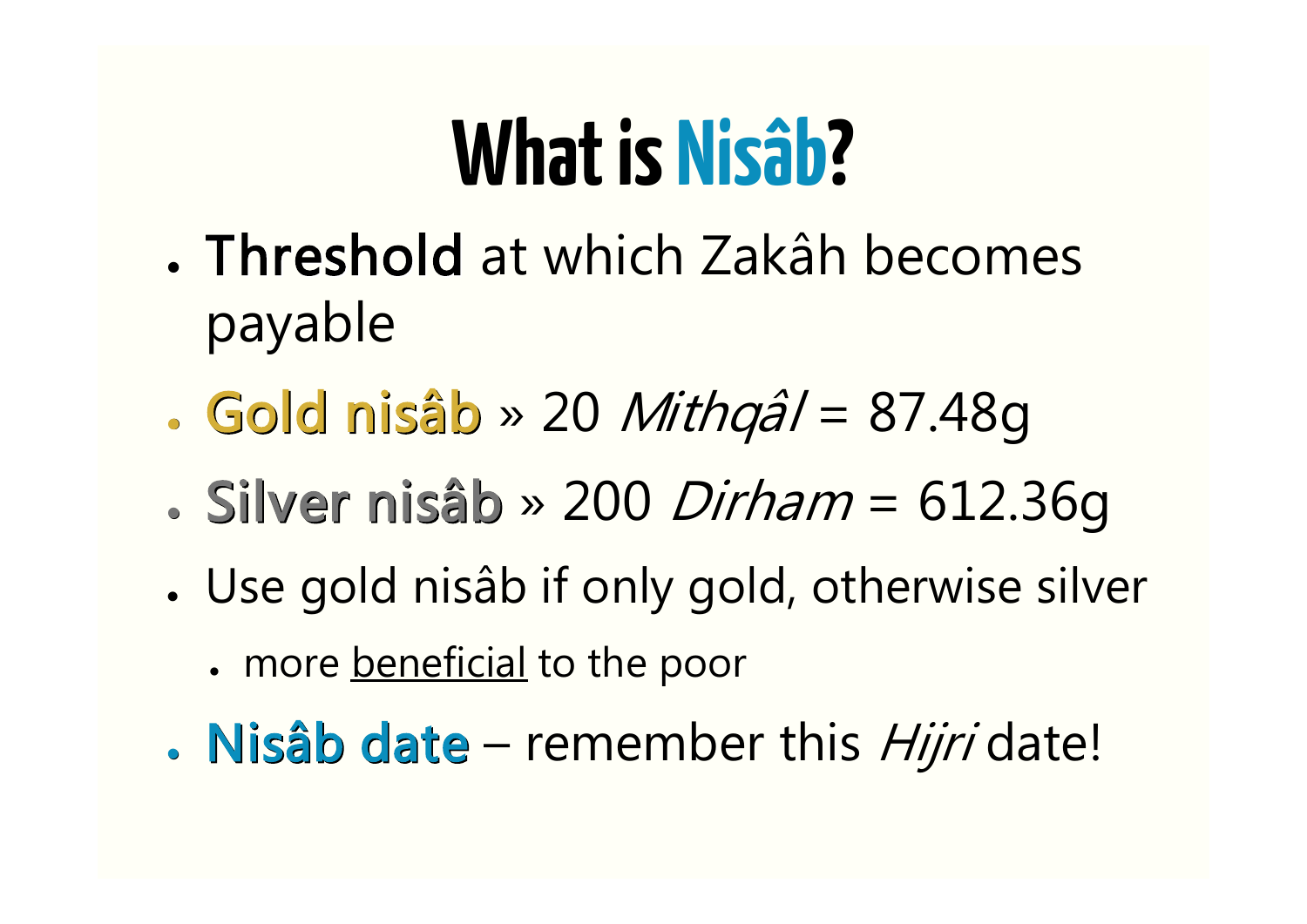### **What is today's Nisâb?**

http://wellwishers.org.uk/ tools/zakah-nisab-andmahr-prices-daily-updates

or homepage:

http://wellwishers.org.uk

#### **ZAKÂH NISÂB/MAHR** Prices in GB Pounds (UK) **Silver Nisab** £198.51 £2,124.99 1 Gold Tola £283.33 £496.28 Mahr Fâtimi £567.18 Minimum Mahr  $f9.93$ **Prices in US Dollars** Silver Nisâb \$315.50 Mahr al-Azwâi \$788.75 **Prices in Euros**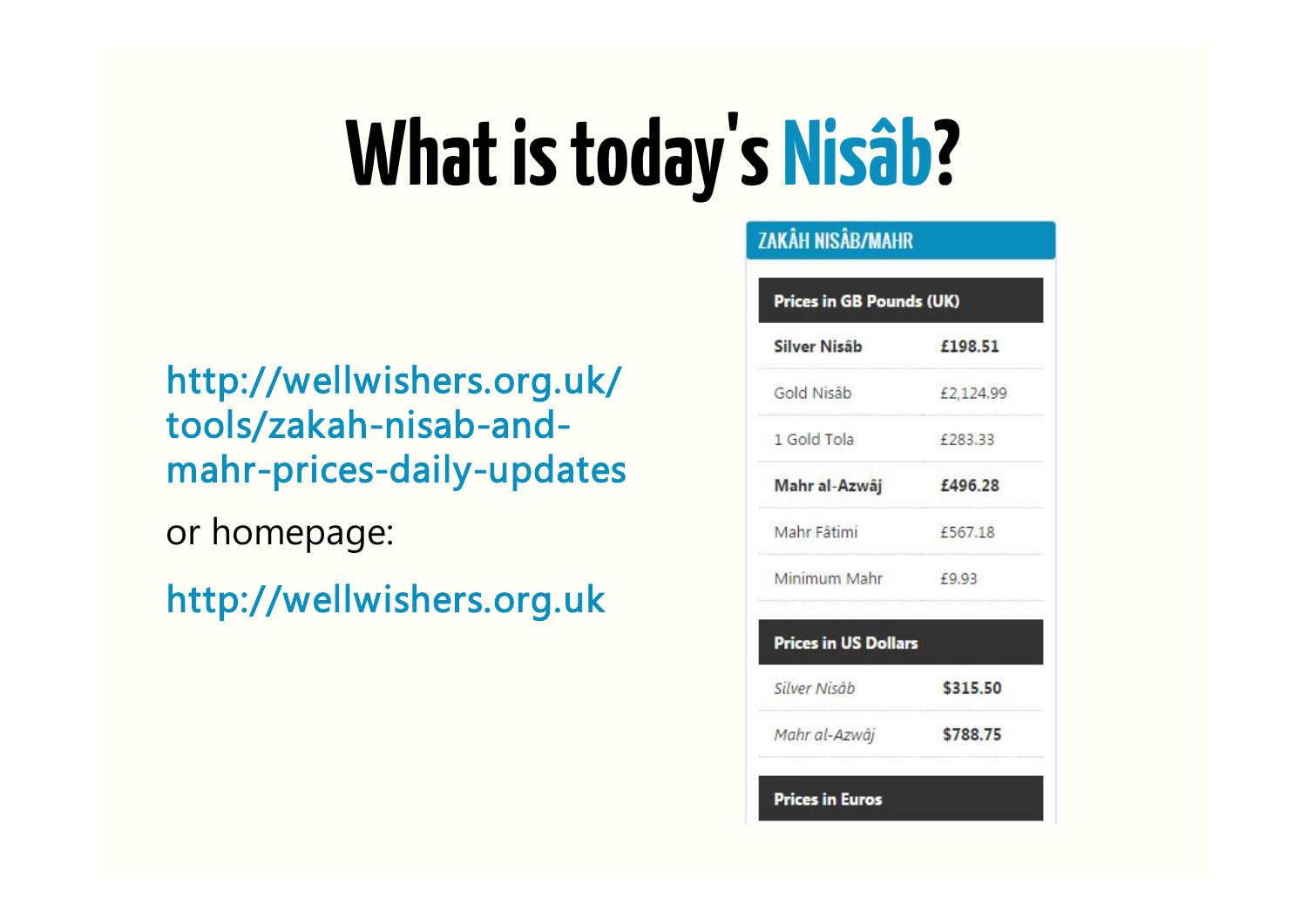#### **Historical Silver Price**

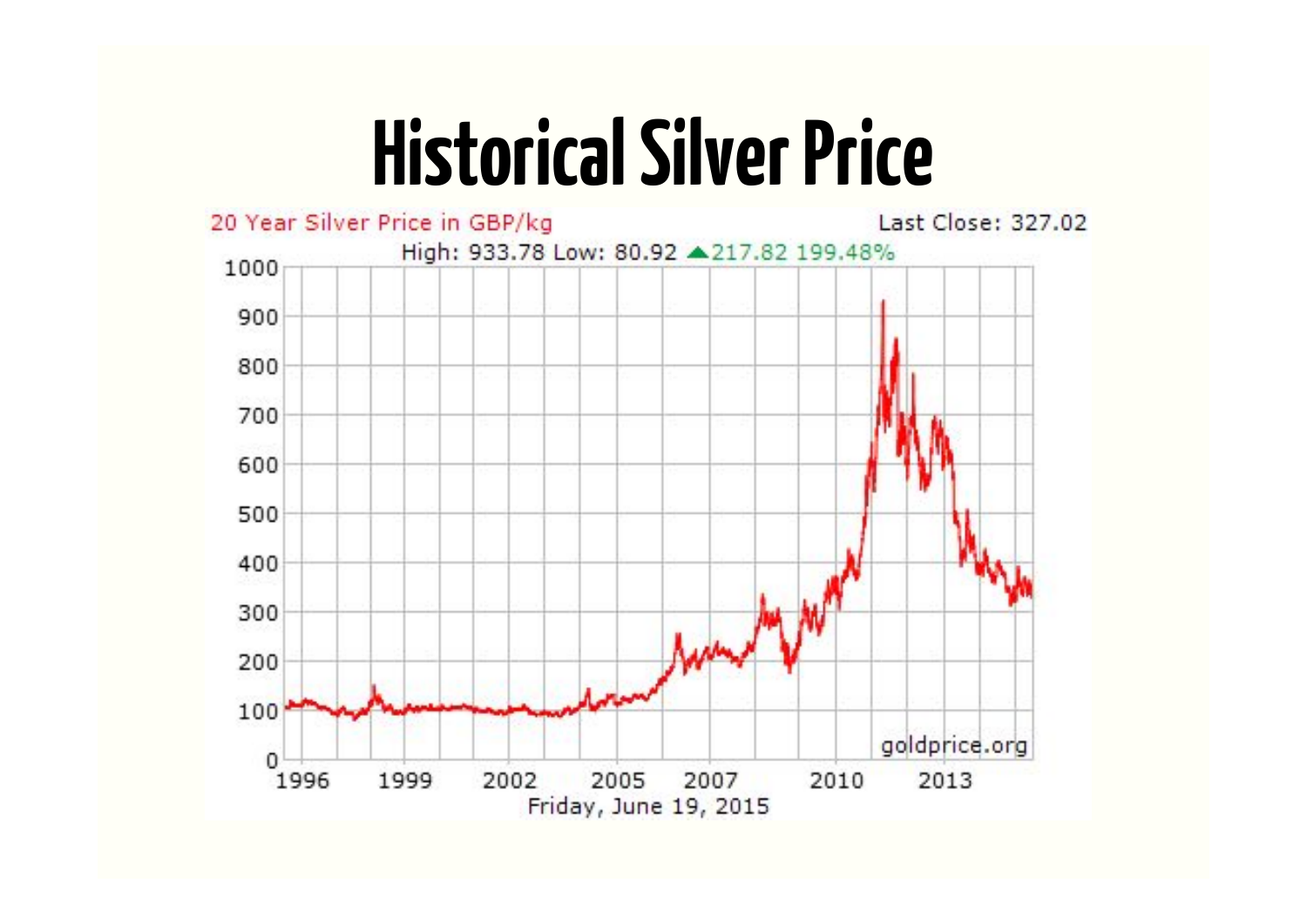

Date

| <b>Date</b> | <b>Approx. Hijri Date</b> | <b>GBP</b> |
|-------------|---------------------------|------------|
| 12/06/2015  | 1436 سُعِيان 24           | £201.41    |
| 15/06/2015  |                           | £204.86    |
| 16/06/2015  |                           | £200.72    |
| 17/06/2015  |                           | £200.69    |
| 18/06/2015  |                           | £200.62    |
| 19/06/2015  | 1436 ر مضان 2             | £198.51    |

#### http://wellwishers.org.uk/tools/historical-nisab-tool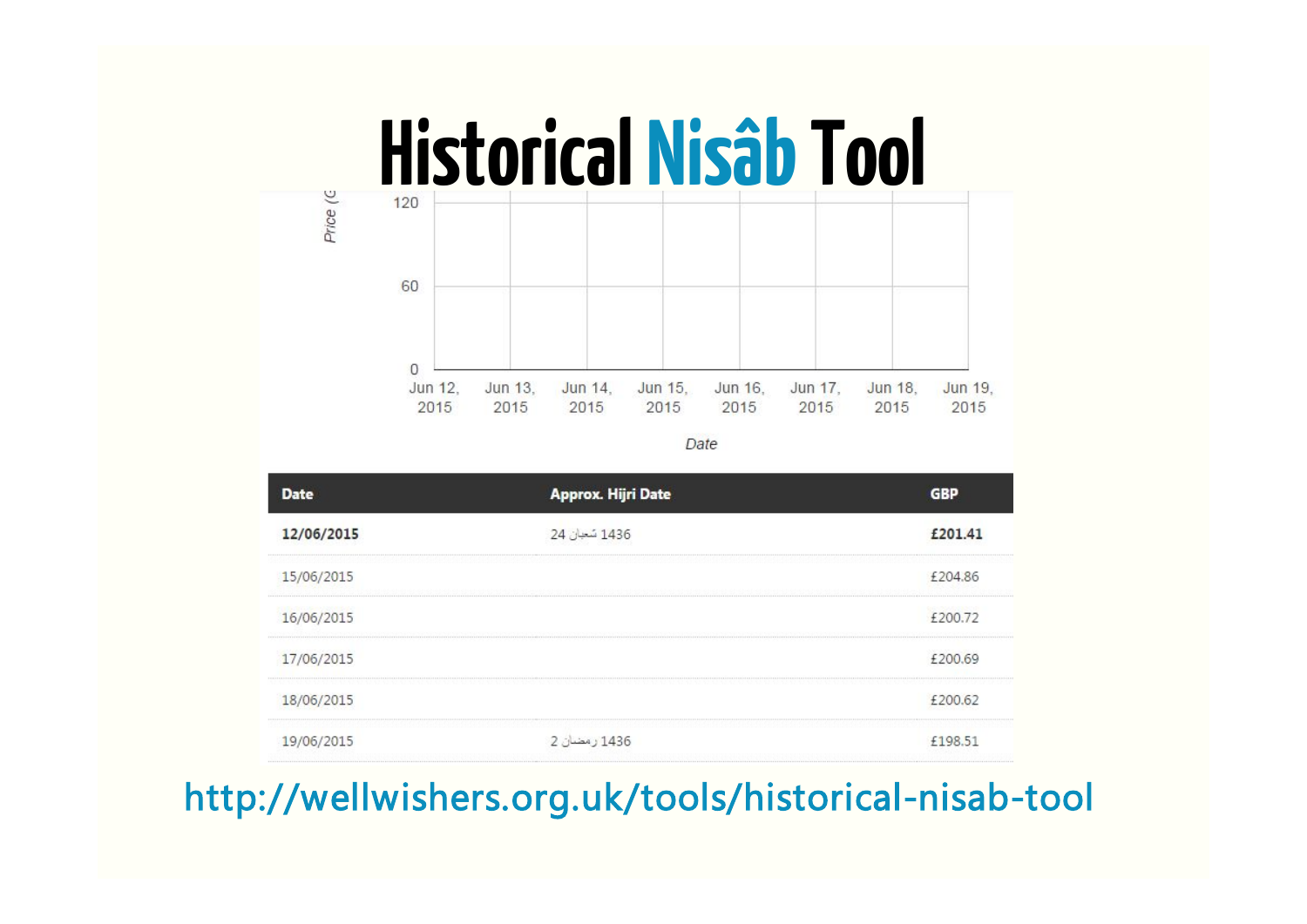# **Example**

- Zayd had £0 on 1st *Ramadhân* 1435
- He received £300 on 2nd *Ramadhân* 1435
- Zakâh date/anniversary → 2nd *Ramadhân* every year
- On 1st *Muharram* 1436, he had £100
- On  $15<sup>th</sup>$  *Sha'bân* 1436, he received £900
- $\triangle$  Zakâh payable » 2.5% of £1000 = £25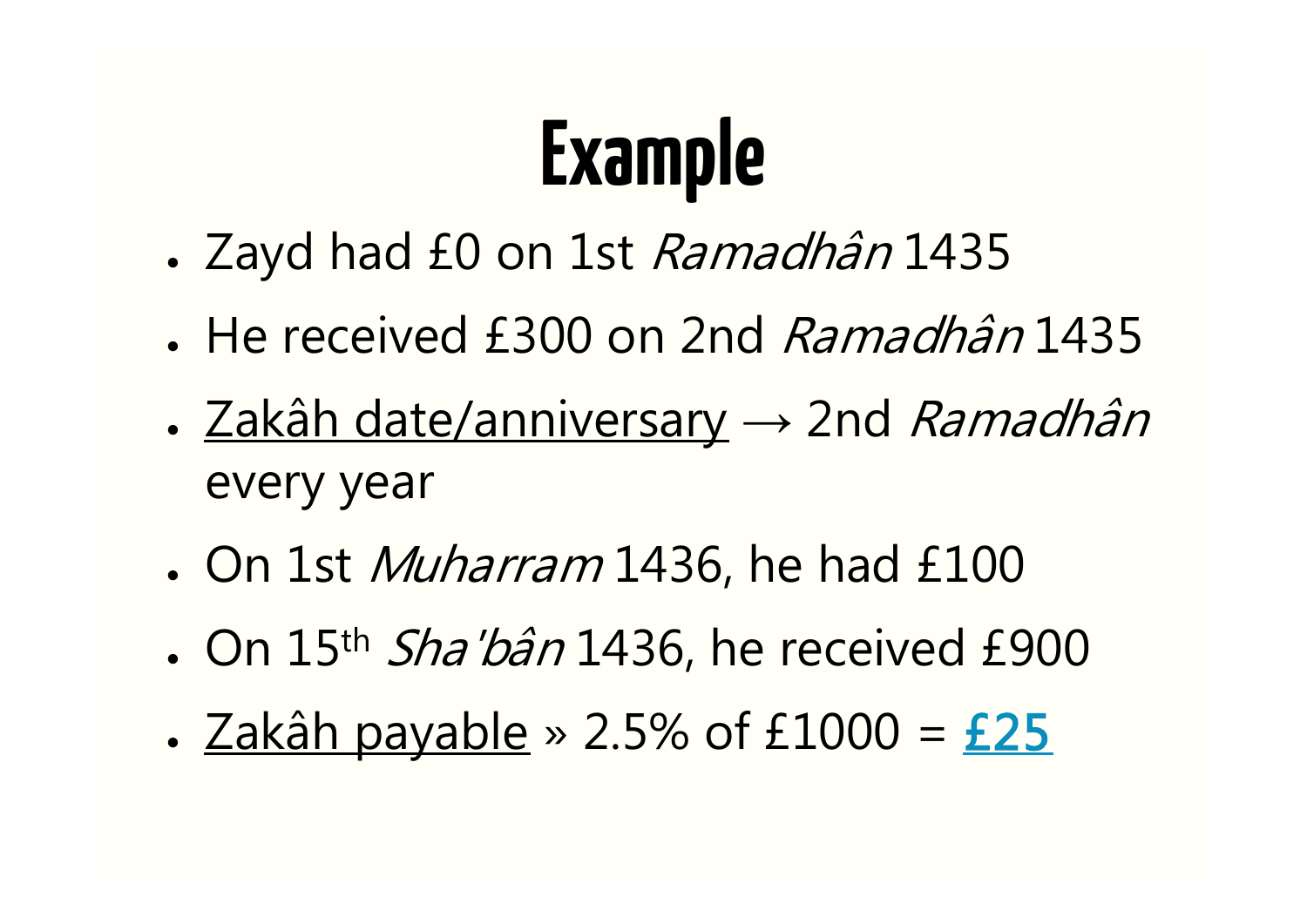## **Example (continued)**

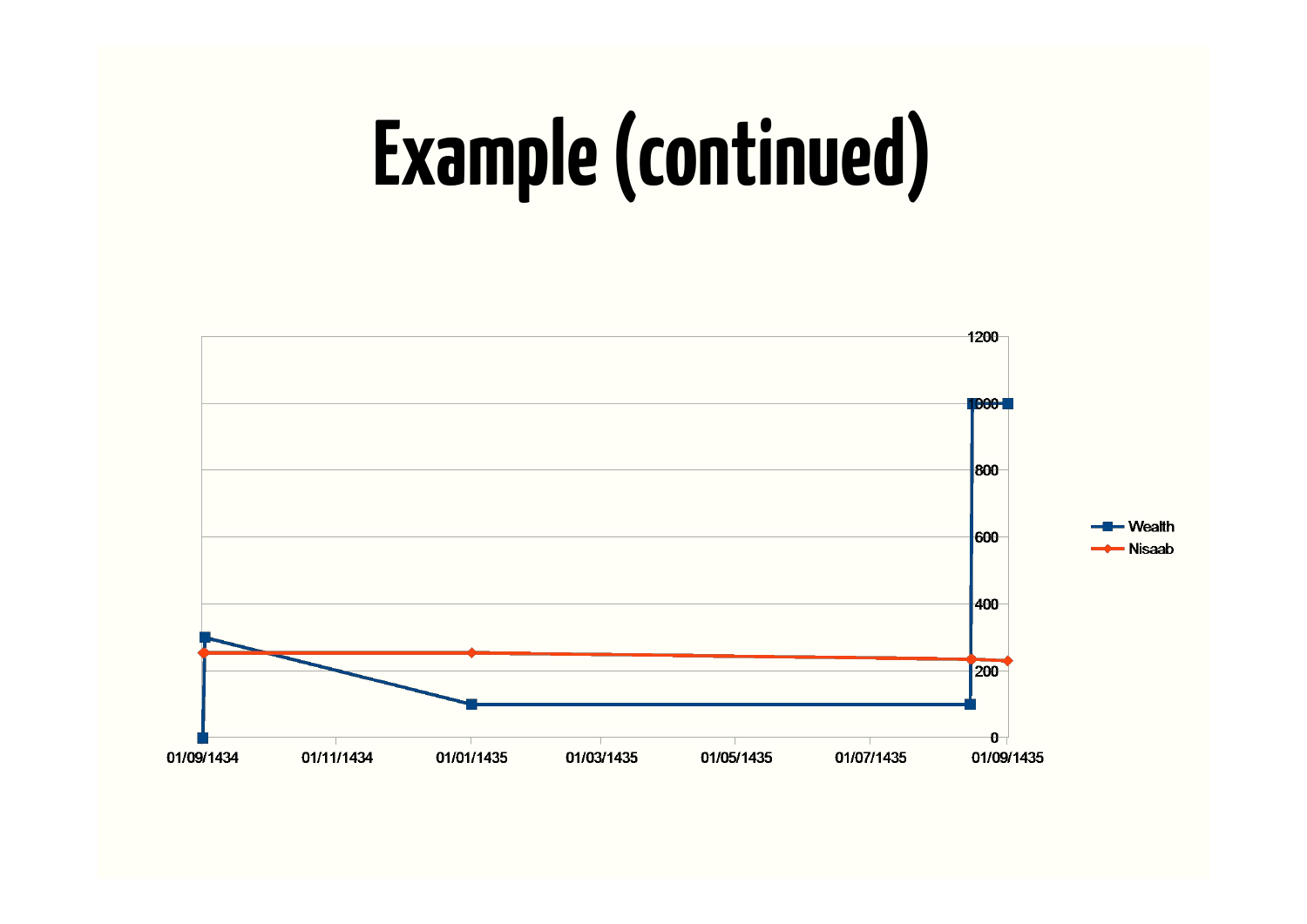#### **Zakâtable Assets**

- Gold and silver
- . Cash (inc. debts receivable)
- . Business assets
- . Livestock and Agriculture

#### **Not on Haraam income » donate to charity**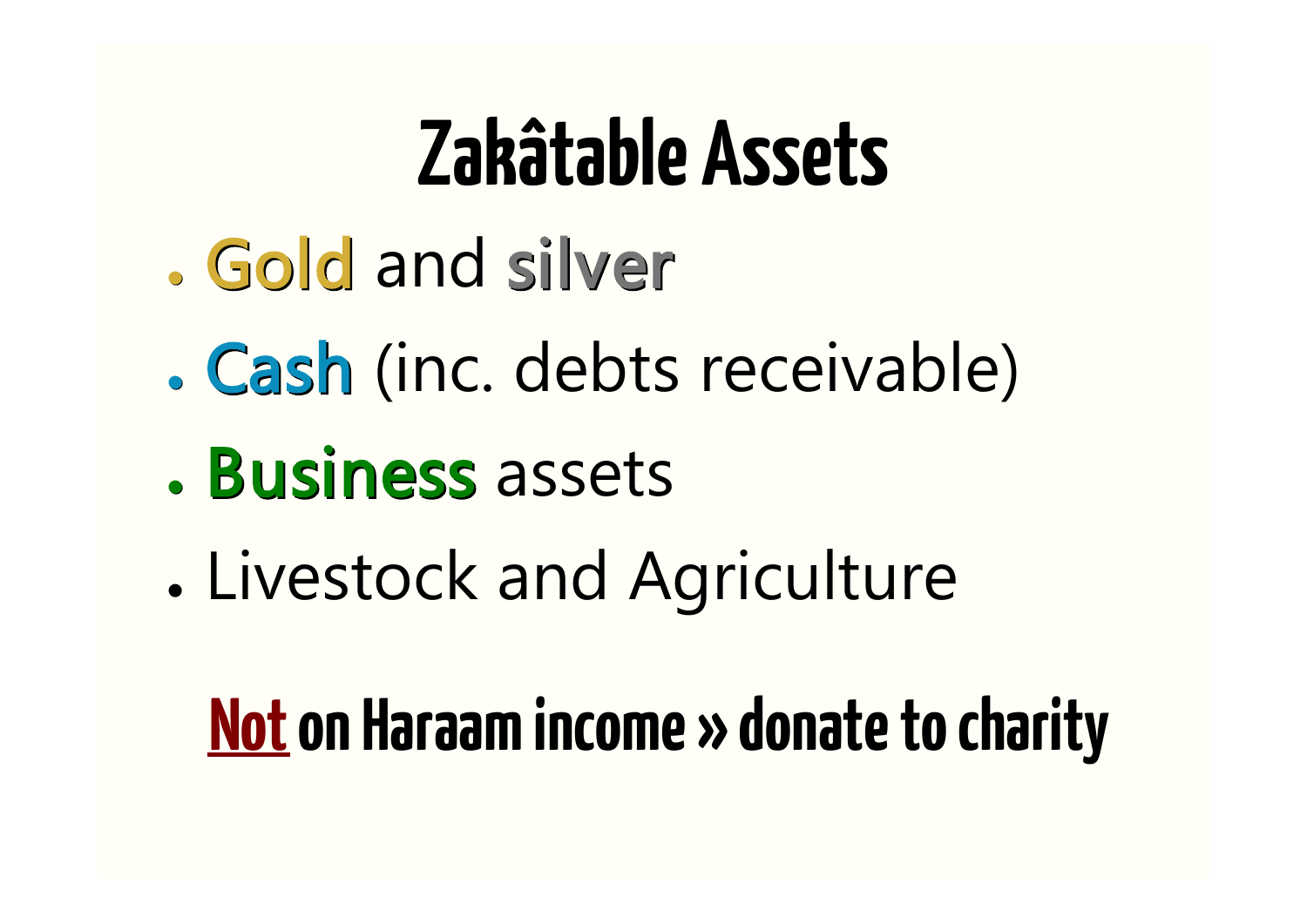#### **Personal Assets**

- Exempt except gold, silver & cash
- . Gold/silver if majority, e.g. 18ct
- So, 9ct is not subject to Zakâh
- . Cash
	- Bank/savings/in hand
	- Liquid investments
	- Under mattress!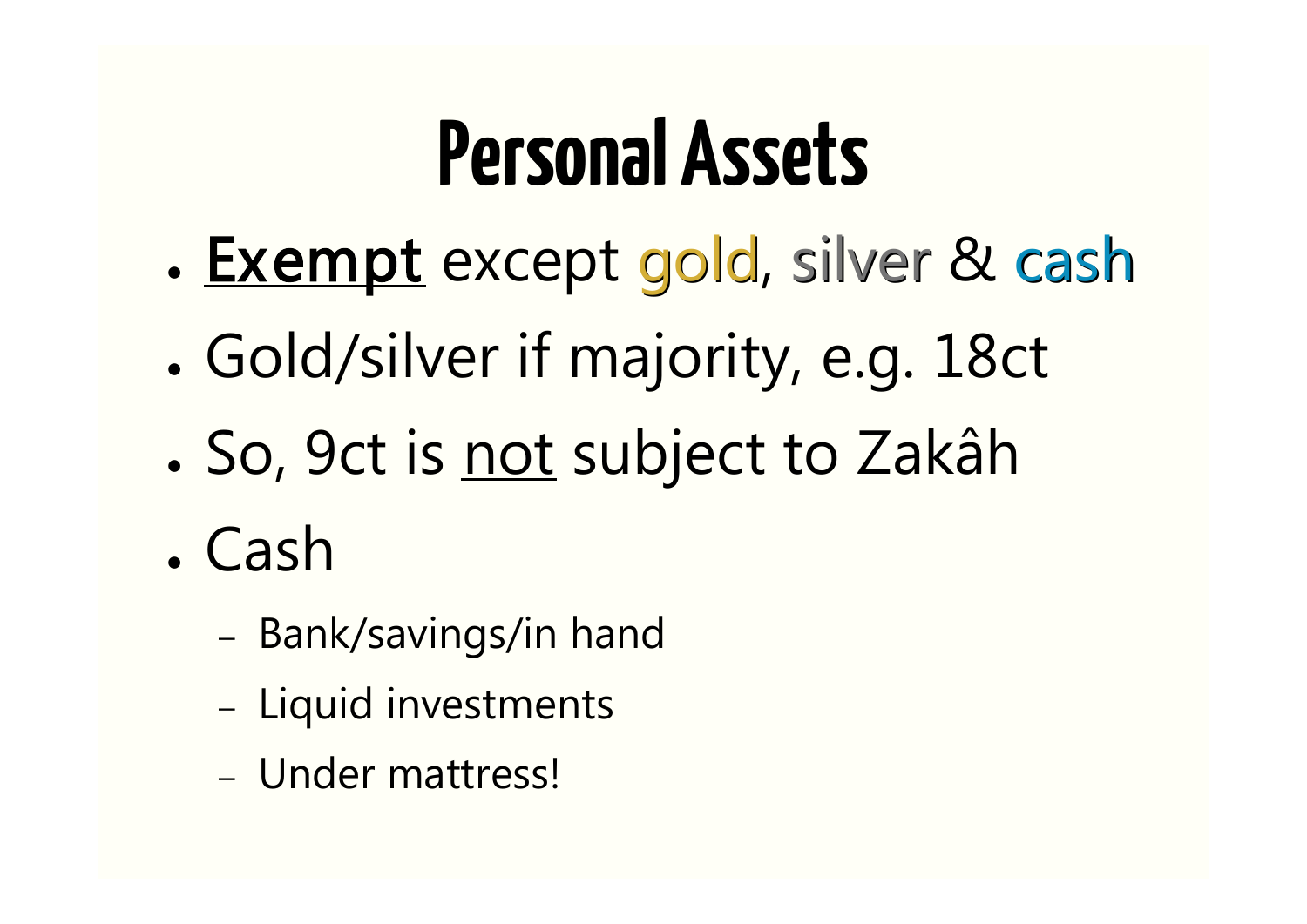#### **Gold Value Calculation**

- Split gold by carat (24, 22, 18, etc.)
- . Find out weights of each carat
- . Find out price of each carat per gram/tola
- Multiply weight by price for each carat
- . Add up totals » total value of gold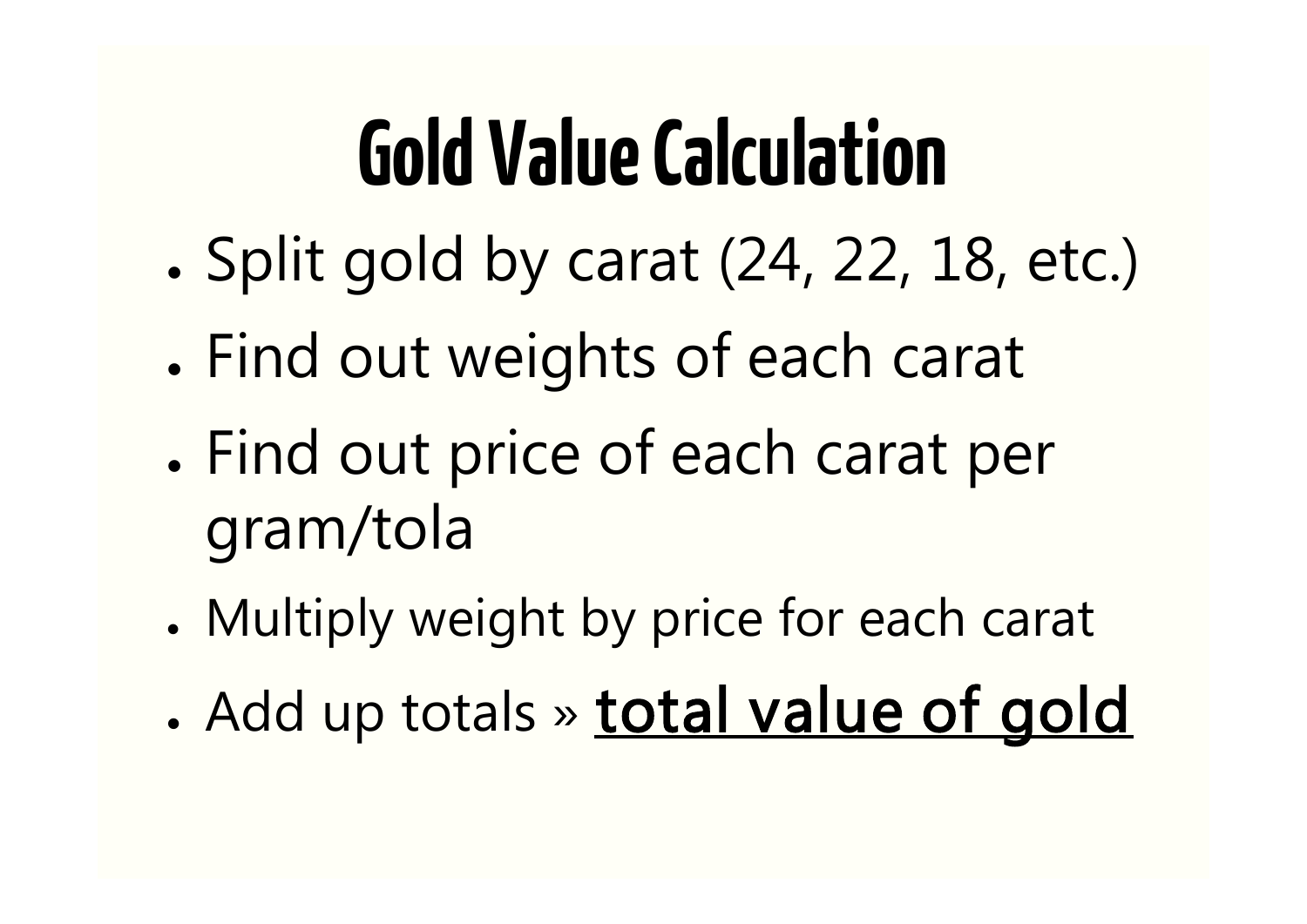#### **Gold Value Example**

- $\cdot$  1 tola of 24ct gold = £240 today
- . Zaynab possesses:
- 5 tola 22ct, 10 tola 18ct, 2 tola 9ct
- $(5 * 220) + (10 * 180)$
- $. f1100 + 1800$

 $= £2900$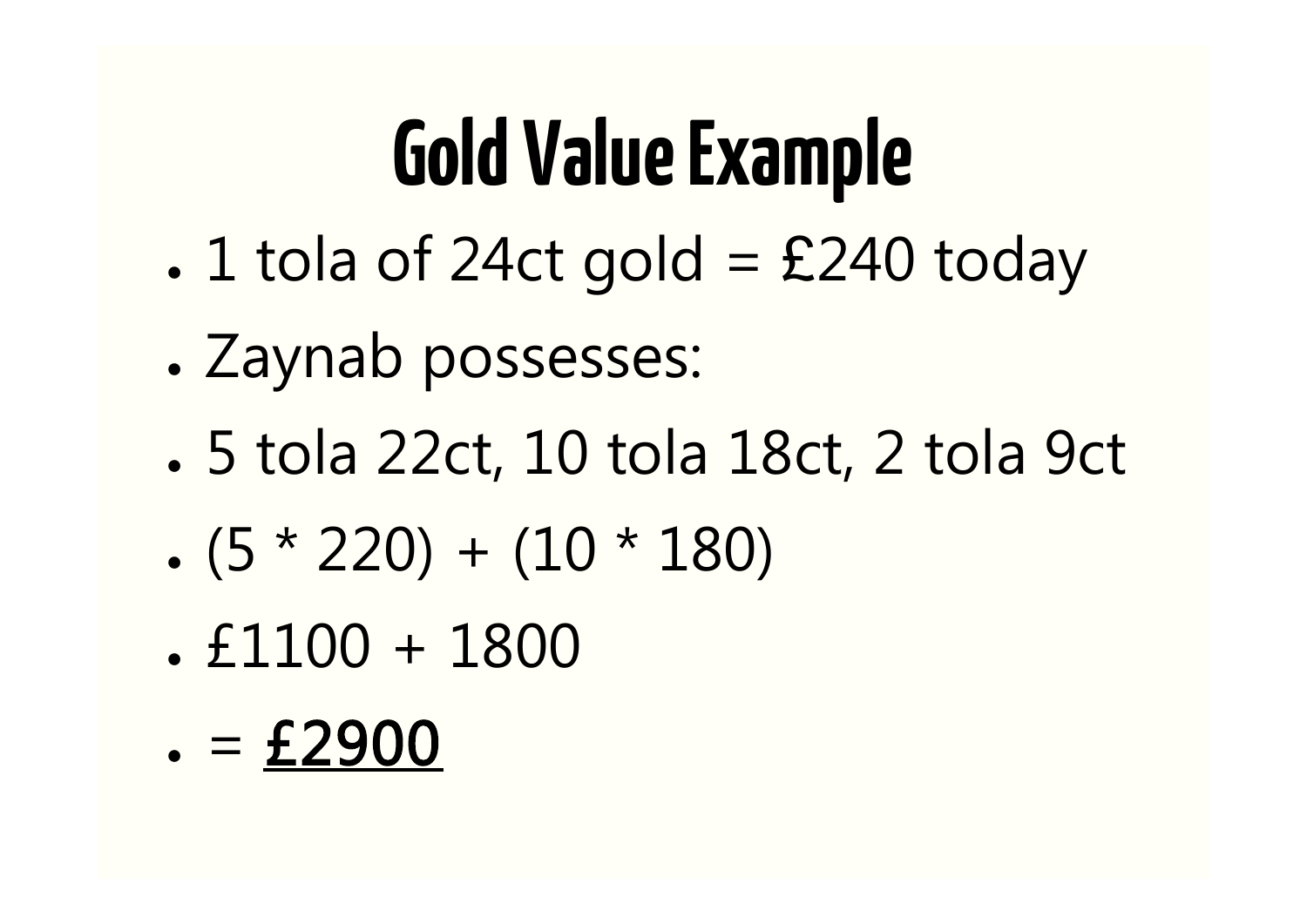# **Gold Value Calculator**

| Choose grams, tola or troy ounce *<br>Grams<br>▼<br>Please choose whether you wish to enter the weights in grams, tola or troy ounce<br>Select currency *<br><b>GB</b> Pounds<br>۷<br>Select the date (optional)<br><b>THE</b><br>(Optional) Please click on the icon to select a date. Please select a date between 01-01-1968 and 19-06-2015. If your date falls on a weekend,<br>please choose the Friday before that date. Please leave blank to use the latest price<br>Common carats only or all?<br>Common carats only ▼<br>Enter the weight of gold in 24 Carat<br>Please enter the weight of gold that you possess in 24 Carat<br>Enter the weight of gold in 22 Carat<br>Please enter the weight of gold that you possess in 22 Carat | Gold Value                           |  |
|-------------------------------------------------------------------------------------------------------------------------------------------------------------------------------------------------------------------------------------------------------------------------------------------------------------------------------------------------------------------------------------------------------------------------------------------------------------------------------------------------------------------------------------------------------------------------------------------------------------------------------------------------------------------------------------------------------------------------------------------------|--------------------------------------|--|
|                                                                                                                                                                                                                                                                                                                                                                                                                                                                                                                                                                                                                                                                                                                                                 |                                      |  |
|                                                                                                                                                                                                                                                                                                                                                                                                                                                                                                                                                                                                                                                                                                                                                 |                                      |  |
|                                                                                                                                                                                                                                                                                                                                                                                                                                                                                                                                                                                                                                                                                                                                                 |                                      |  |
|                                                                                                                                                                                                                                                                                                                                                                                                                                                                                                                                                                                                                                                                                                                                                 |                                      |  |
|                                                                                                                                                                                                                                                                                                                                                                                                                                                                                                                                                                                                                                                                                                                                                 |                                      |  |
|                                                                                                                                                                                                                                                                                                                                                                                                                                                                                                                                                                                                                                                                                                                                                 |                                      |  |
|                                                                                                                                                                                                                                                                                                                                                                                                                                                                                                                                                                                                                                                                                                                                                 |                                      |  |
|                                                                                                                                                                                                                                                                                                                                                                                                                                                                                                                                                                                                                                                                                                                                                 |                                      |  |
|                                                                                                                                                                                                                                                                                                                                                                                                                                                                                                                                                                                                                                                                                                                                                 |                                      |  |
|                                                                                                                                                                                                                                                                                                                                                                                                                                                                                                                                                                                                                                                                                                                                                 |                                      |  |
|                                                                                                                                                                                                                                                                                                                                                                                                                                                                                                                                                                                                                                                                                                                                                 |                                      |  |
|                                                                                                                                                                                                                                                                                                                                                                                                                                                                                                                                                                                                                                                                                                                                                 |                                      |  |
|                                                                                                                                                                                                                                                                                                                                                                                                                                                                                                                                                                                                                                                                                                                                                 |                                      |  |
|                                                                                                                                                                                                                                                                                                                                                                                                                                                                                                                                                                                                                                                                                                                                                 |                                      |  |
|                                                                                                                                                                                                                                                                                                                                                                                                                                                                                                                                                                                                                                                                                                                                                 |                                      |  |
|                                                                                                                                                                                                                                                                                                                                                                                                                                                                                                                                                                                                                                                                                                                                                 | Enter the weight of gold in 18 Carat |  |
| http://wellwishers.org.uk/tools/gold-value-calculator                                                                                                                                                                                                                                                                                                                                                                                                                                                                                                                                                                                                                                                                                           |                                      |  |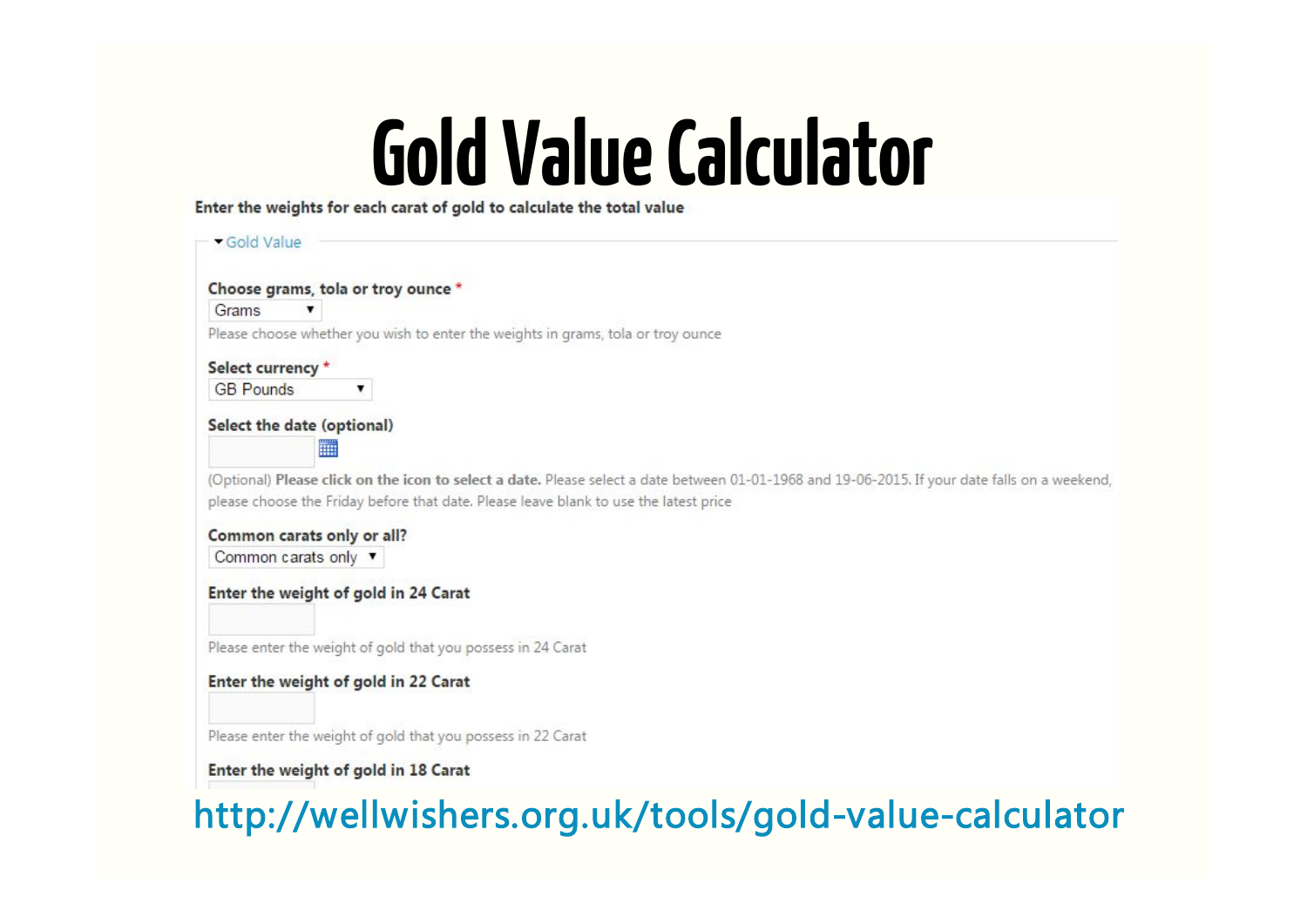#### **Business Assets**

- (Gold, silver)
- . Cash, cash receivables, trade stock
- . Fixed assets/property, tools/machinery, vehicles, etc. » No Zakâh

Unless intend to resell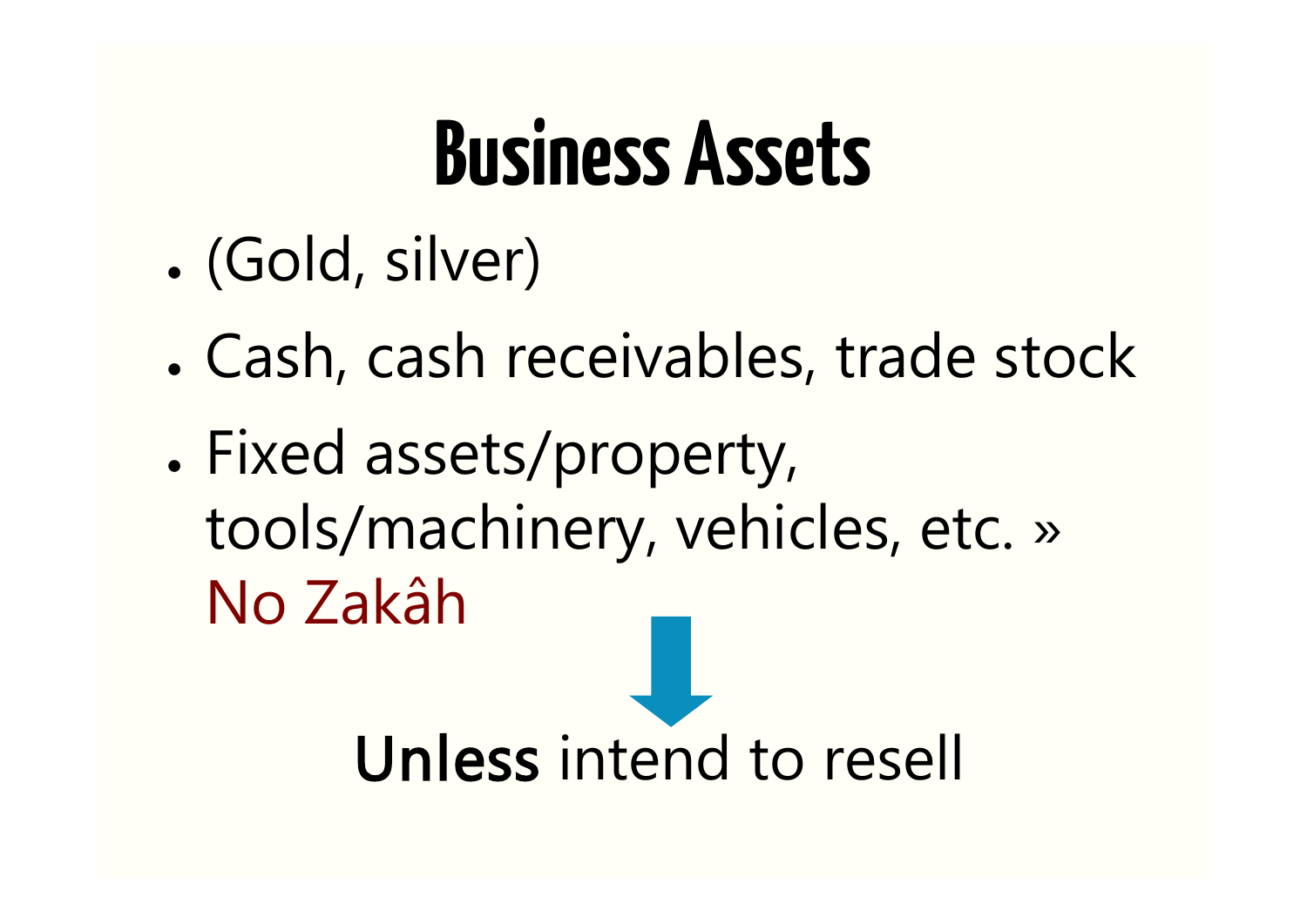#### **Business Stock Valuation**

- Finished goods » selling/retail price
- Raw materials » market value
- Intention to resell » entire value – Selling/retail price, not cost price
- No intention to resell/clear intention not to resell » income received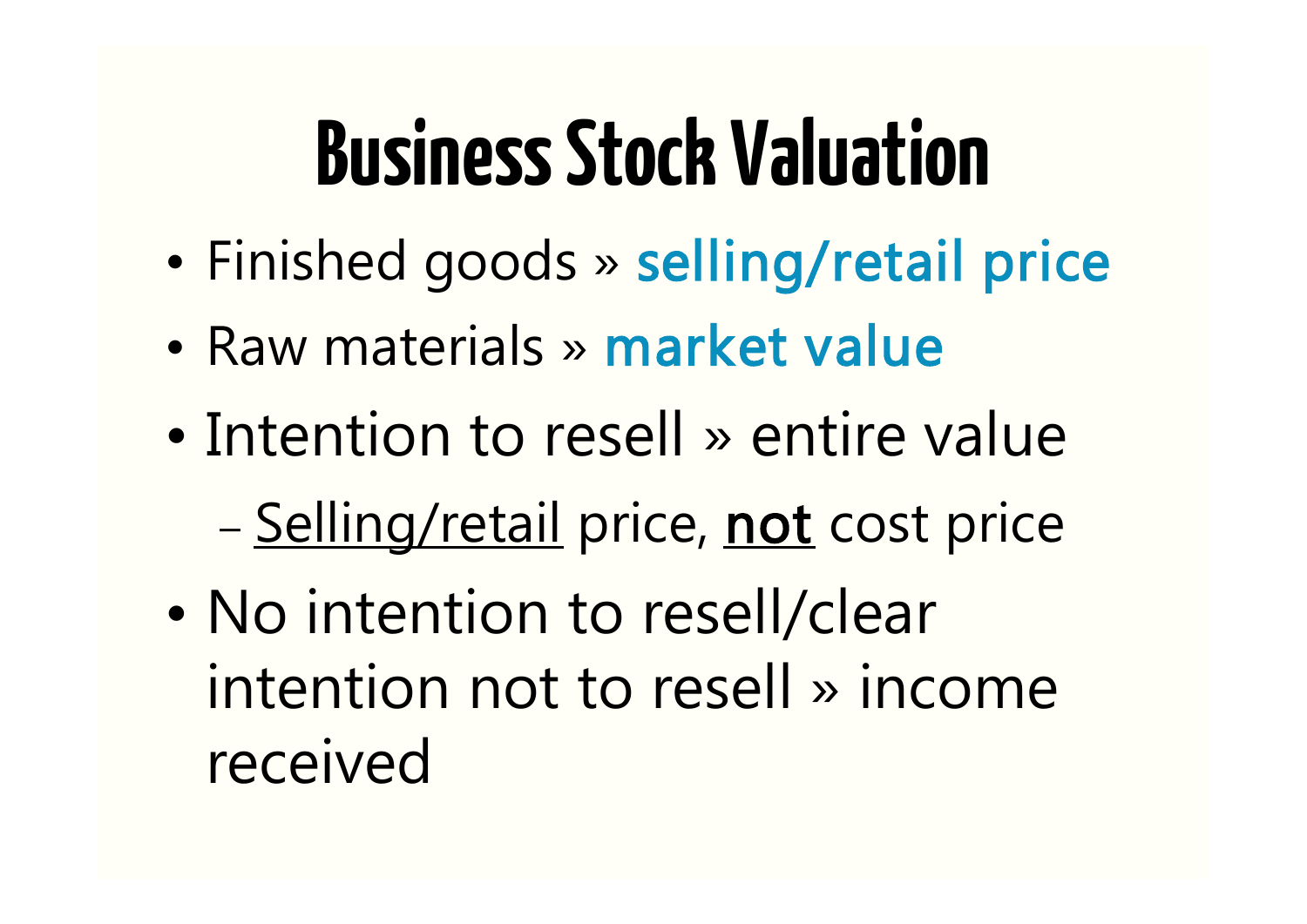## **Shares/Investments**

- Intention to resell
	- Zakâh due on entire value
- . As an investment
	- Zakâtable assets only
	- Realistic estimate
- . Add dividends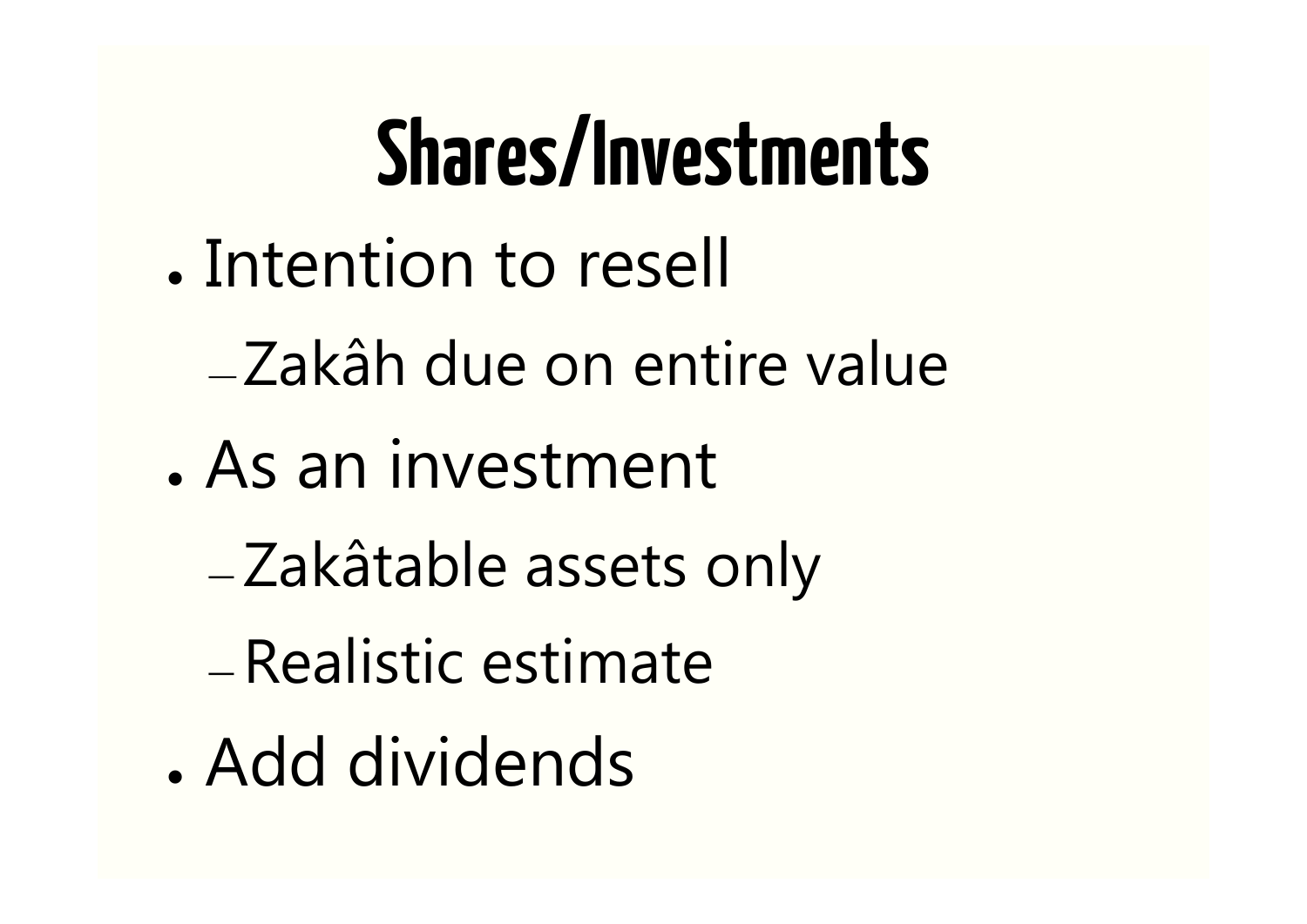#### **Pensions**

- Received » Zakâh due
- Contributions

— Key question: is it being invested on behalf of policy holder?

- Final salary pension **x**
- Money purchase pension  $\checkmark$
- $\bullet$  Personal pension  $\checkmark$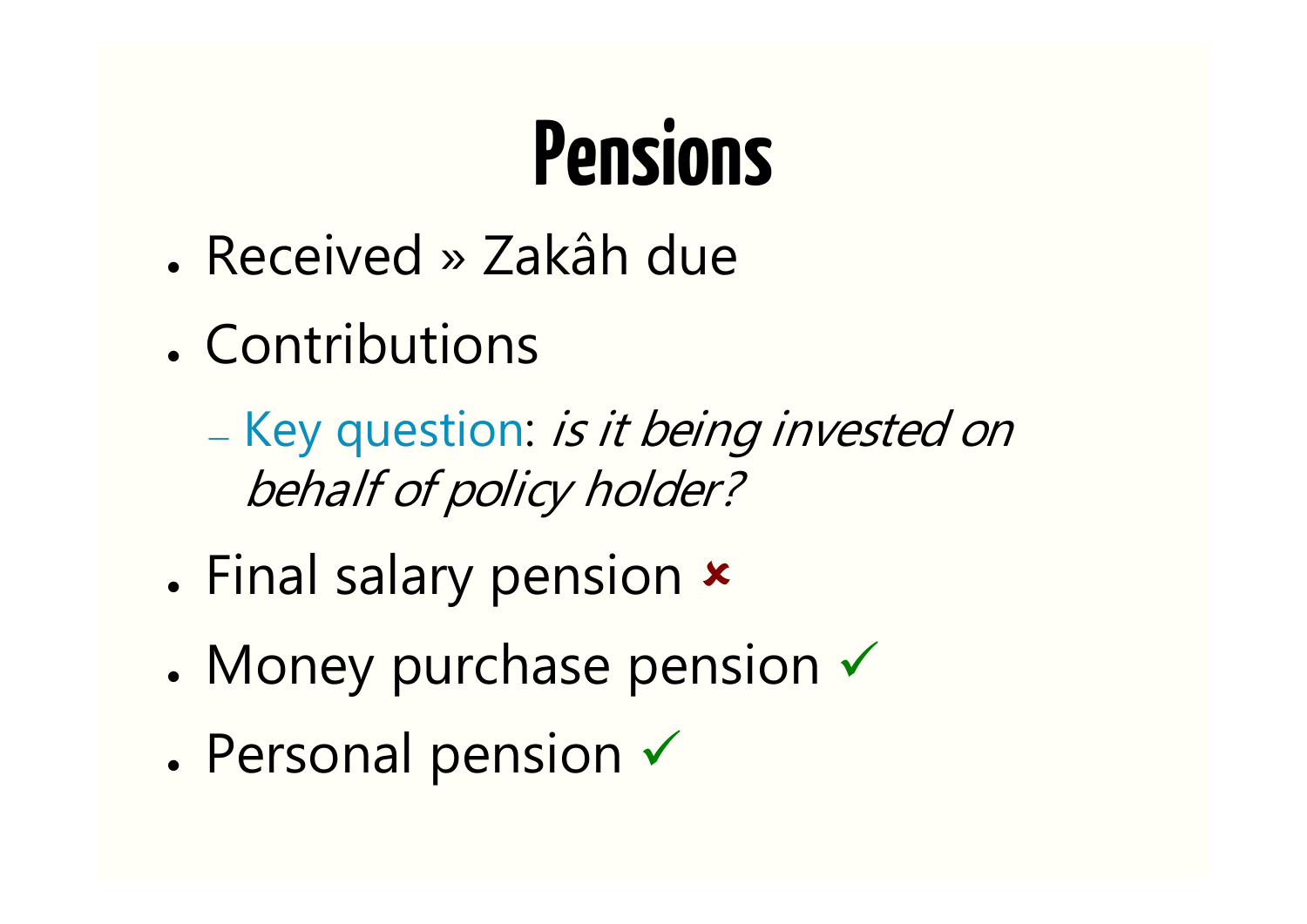#### **Debts owed to oneself**

3 types of debt



#### **Bad debts » no need to include**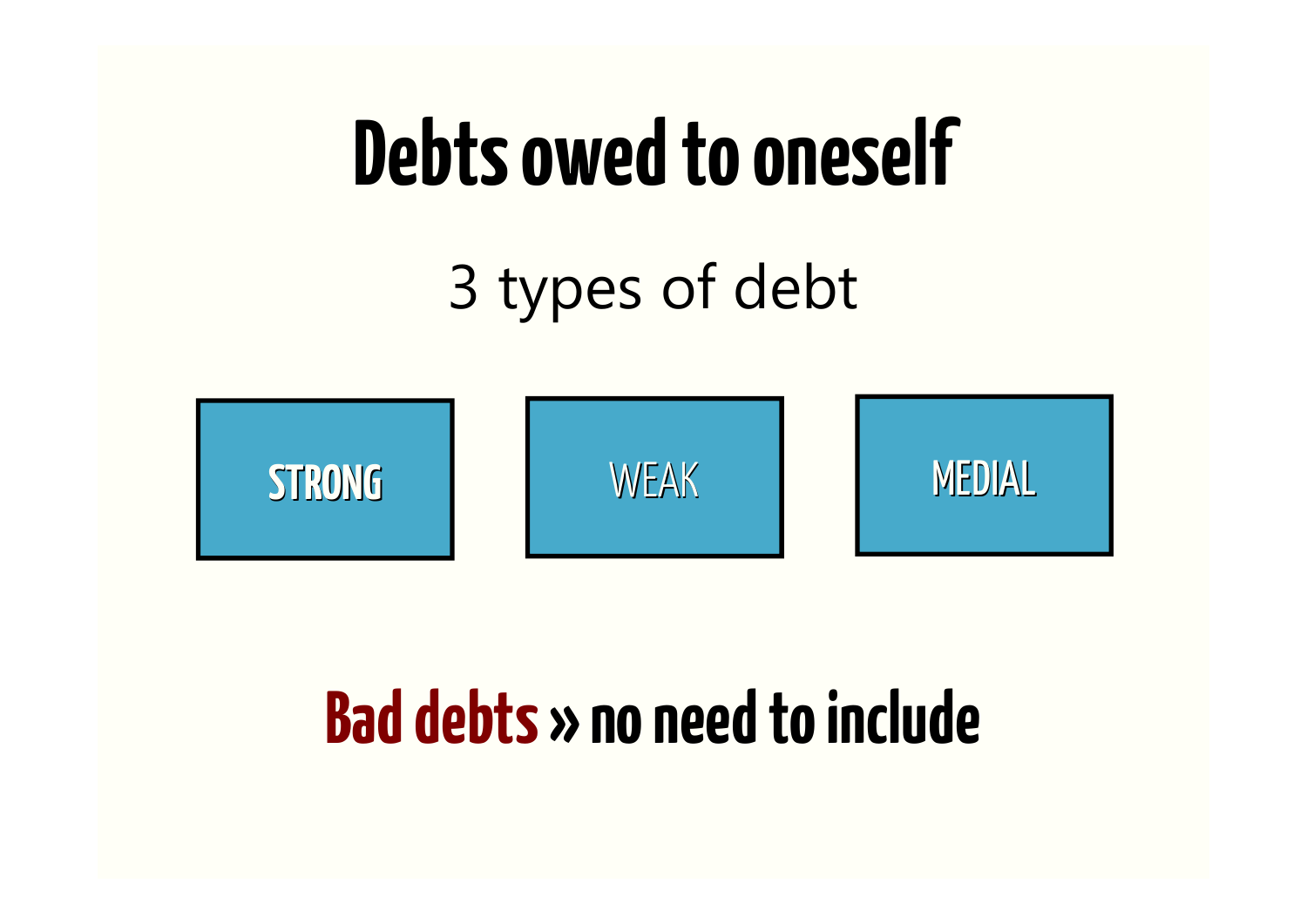## **Strong Debts**

- <u>Loan or sale of commercial goods</u>, e.g. personal loans, credit purchase, etc.
- . Liable for Zakâh even before possession
- . Obligation to pay: upon receipt of 40 dirhams
- So either pay every year or every time 40 dirham-worth received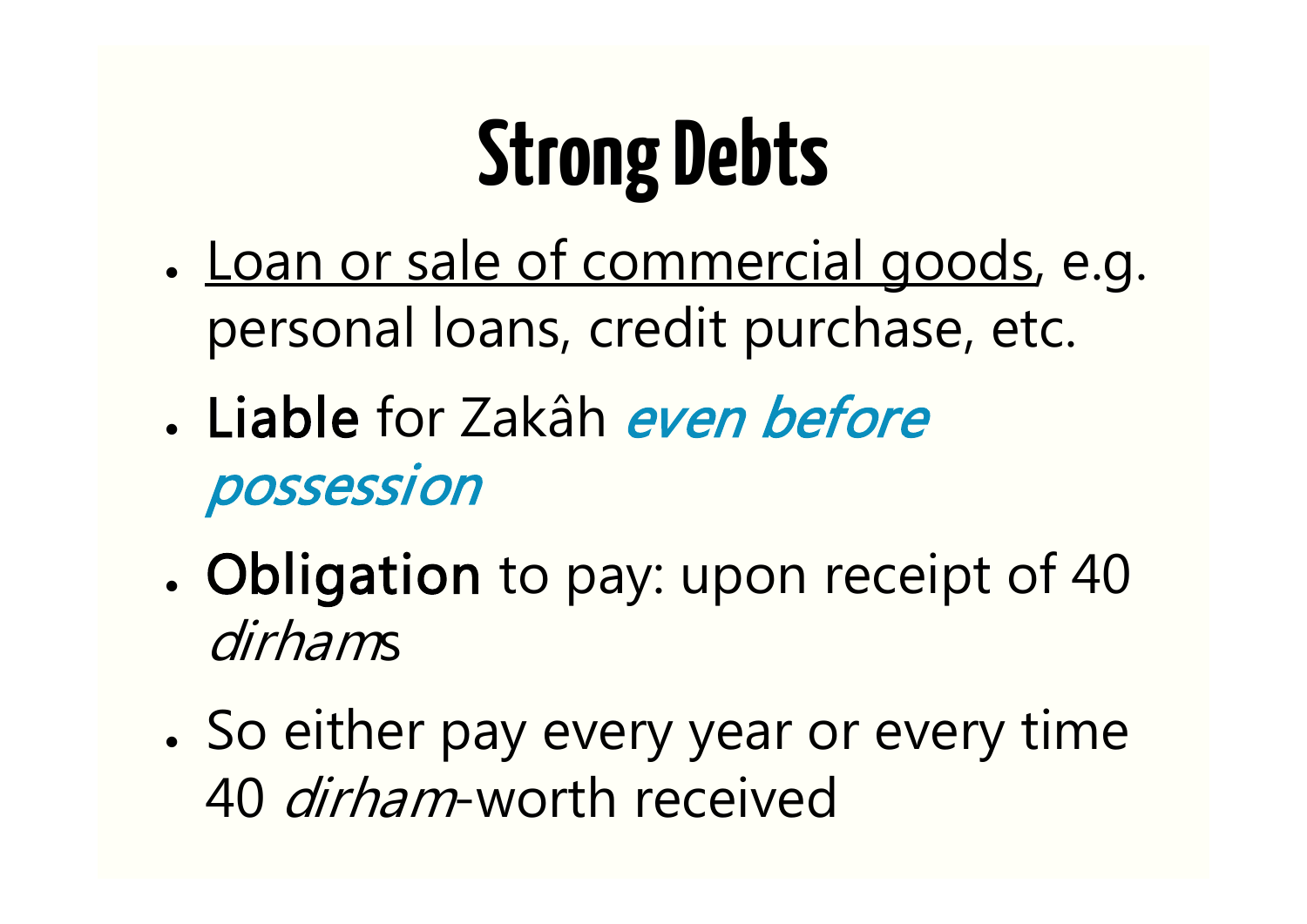#### **Weak Debts**

- Accrues without any consideration, e.g. inheritance, bequest
- Or (in consideration of) other than property, e.g. dower, khul', unpaid wages/salary
- Only payable once received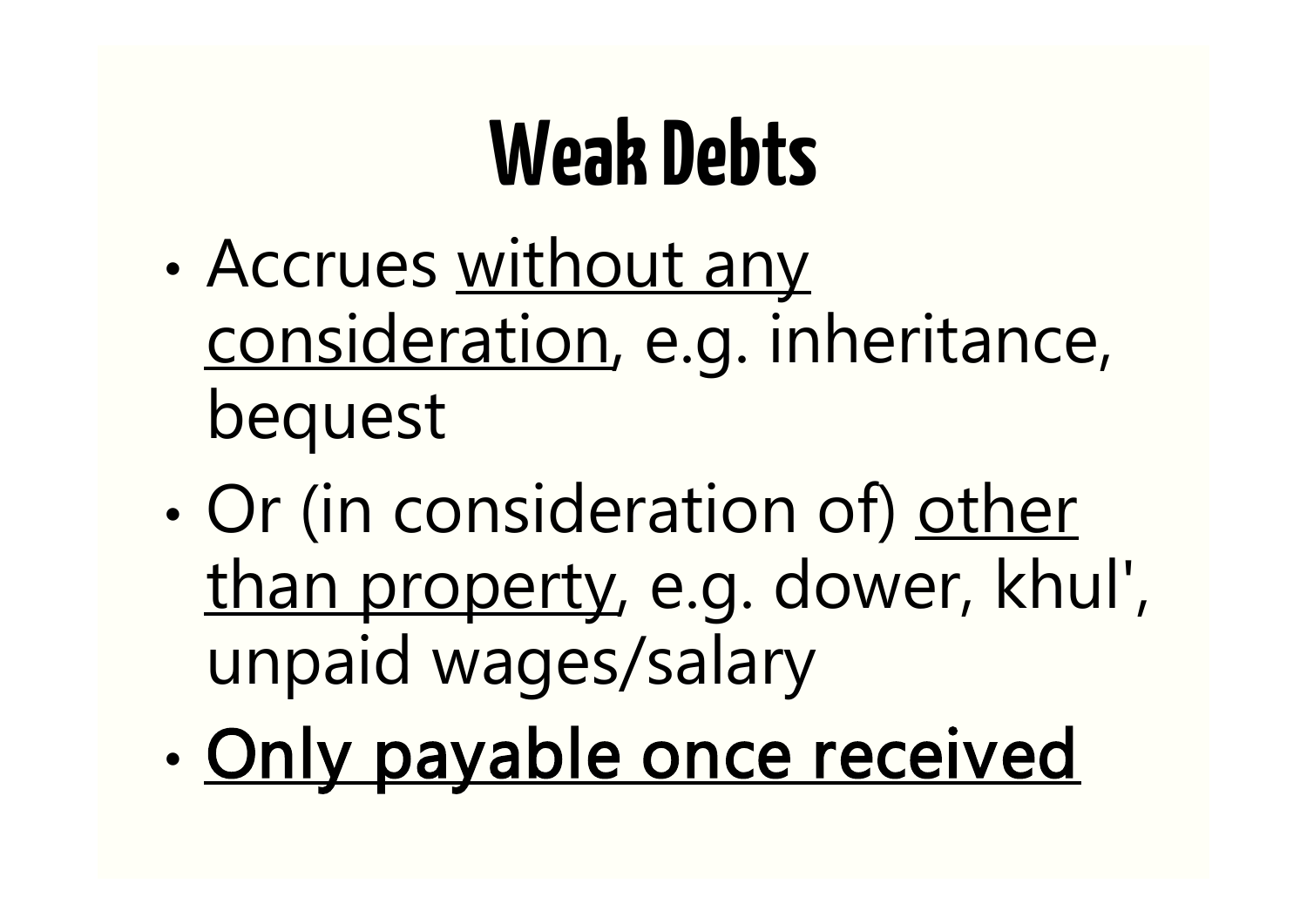#### **Medial Debts**

- By sale of non-commercial goods, e.g. clothes, personal property to friend/relative
- More correct opinion: Liable for Zakâh 12 months (lunar year) after receipt of 200 dirhams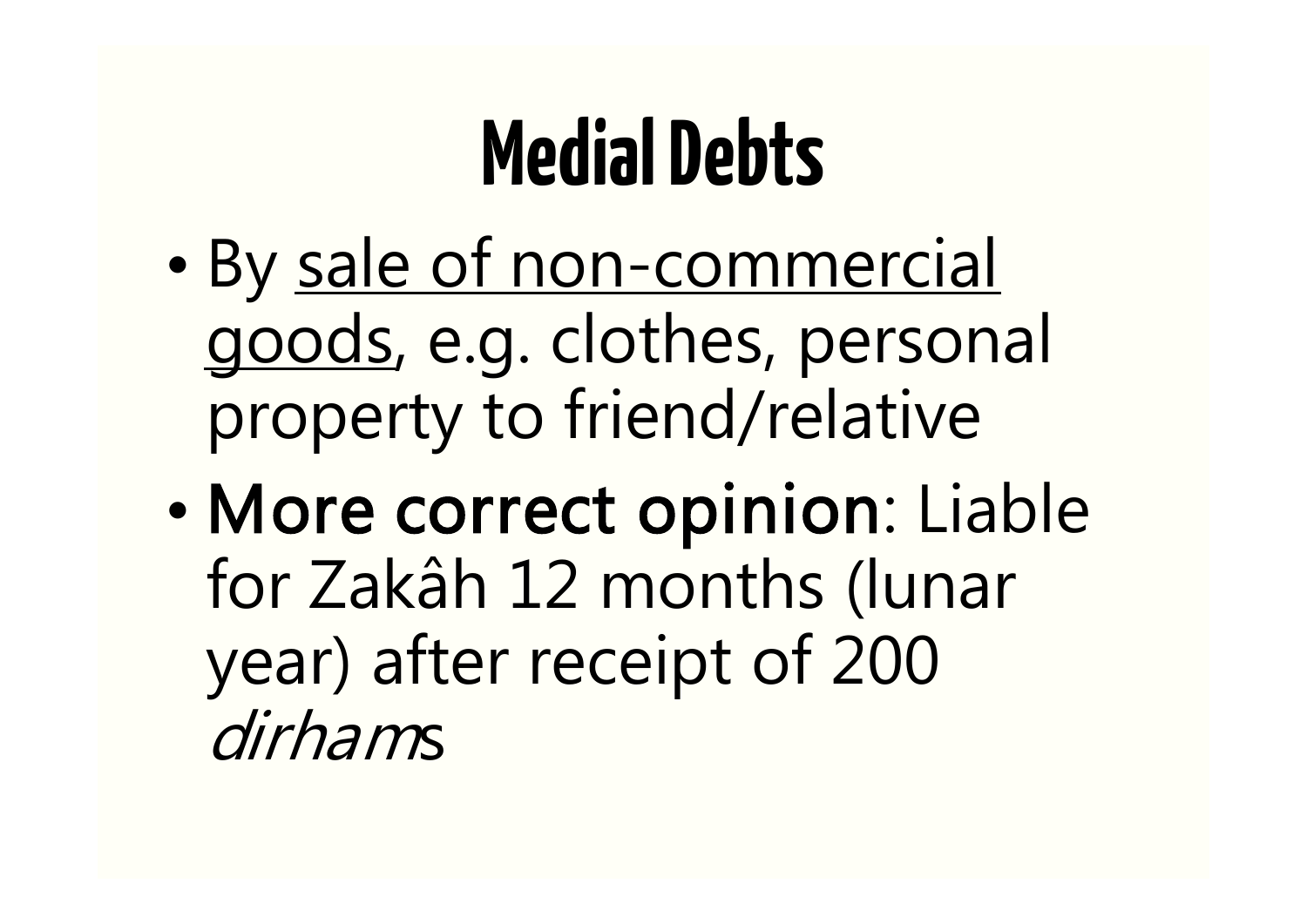#### **Bad Debts**

- Inability to pay, bankruptcy or denies existence of debt and no proof/witnesses
- If recovered, both opinions
	- 1. pay Zakâh for all previous years
	- 2. only current/future years
- 1st precaution, 2nd permissible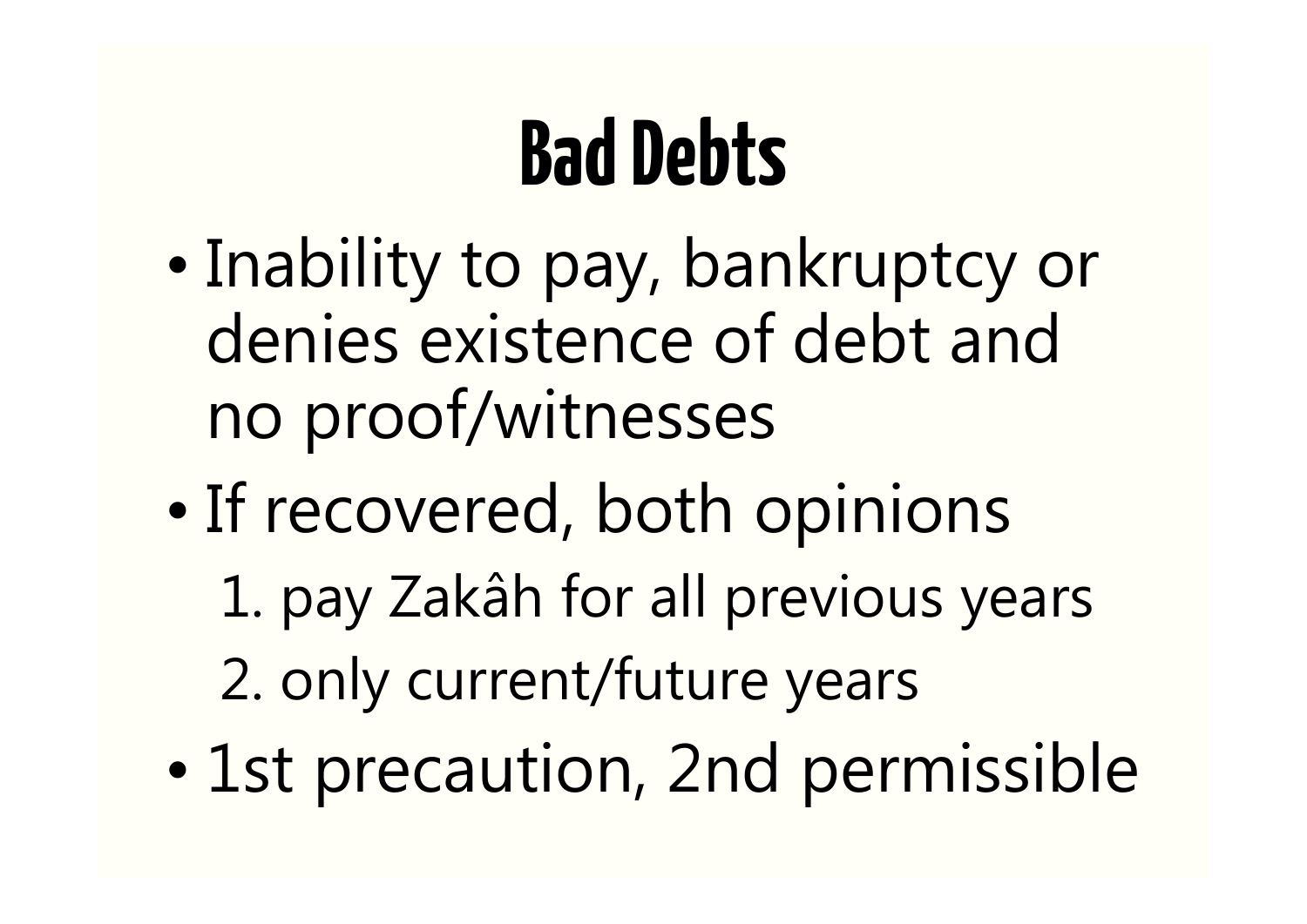# **Debts payable**

- . Immediate debt
	- –Deduct total amount
	- –e.g. personal loan,
	- outstanding basic living expenses (utility bills, rent, etc.),
	- salaries, credit purchase, rates, taxes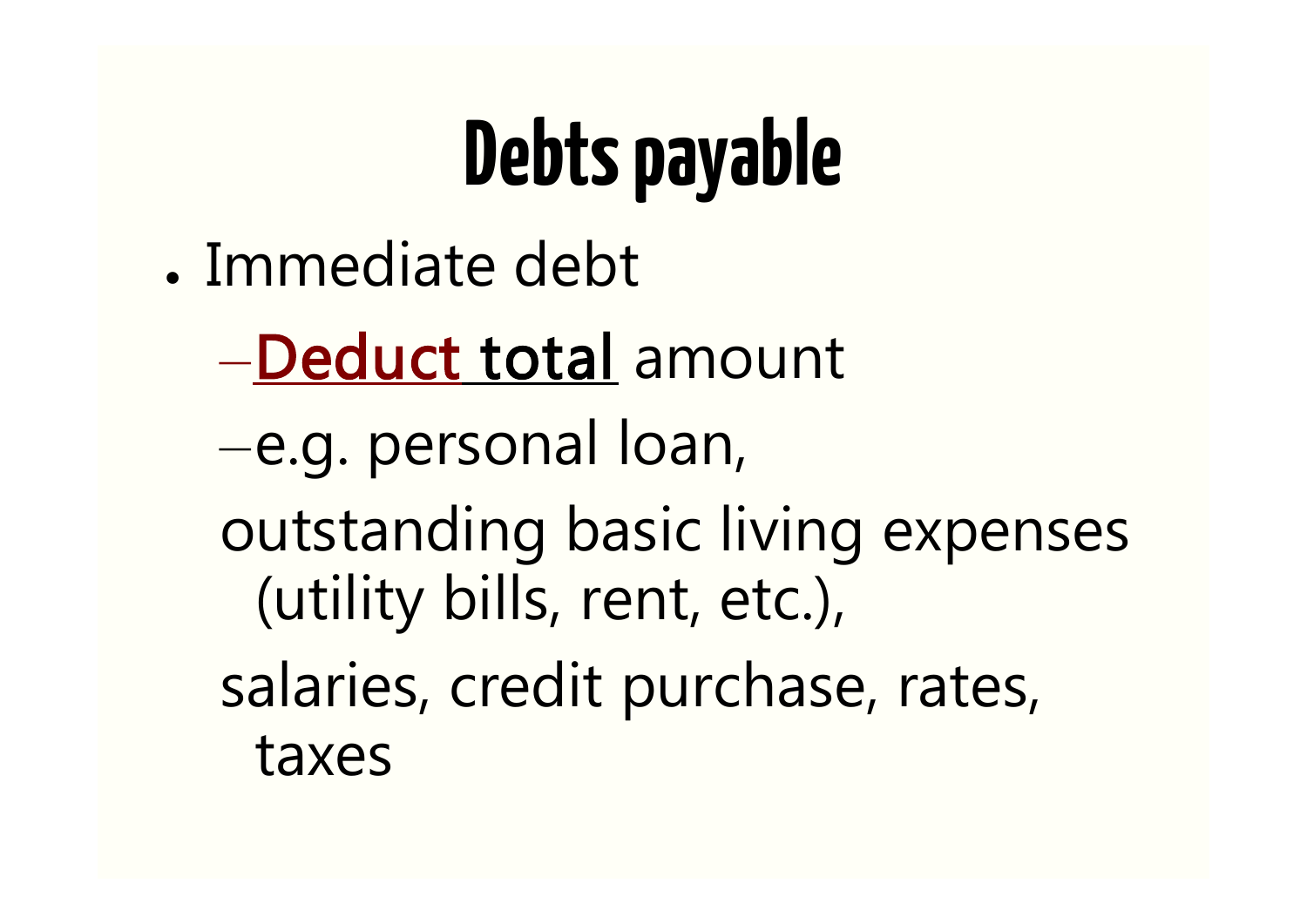# **Debts payable**

- Long-term debt
	- Only within 12 months
	- e.g. unpaid dower, commercial loan
- . Installment-based
	- e.g. mortgage, student loans
	- Only 12 months of payments
	- Do not include interest!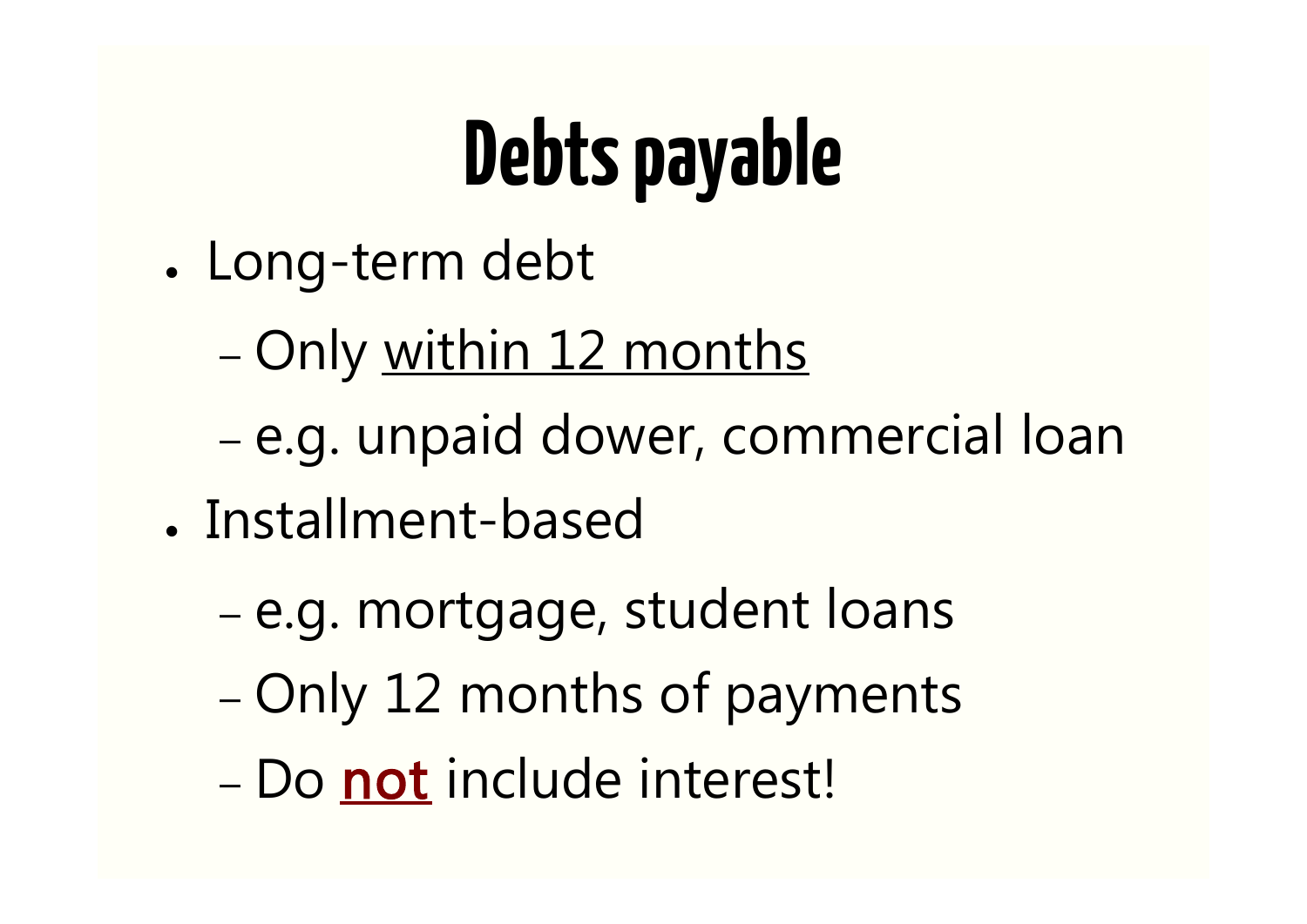#### **Home Purchase Plans**

- . Murâbahah
	- Loan considered a debt
	- Only 12 months can be deducted
- Ijârah/Diminishing Mushârakah
	- Rental payments only
	- Can only deduct outstanding rent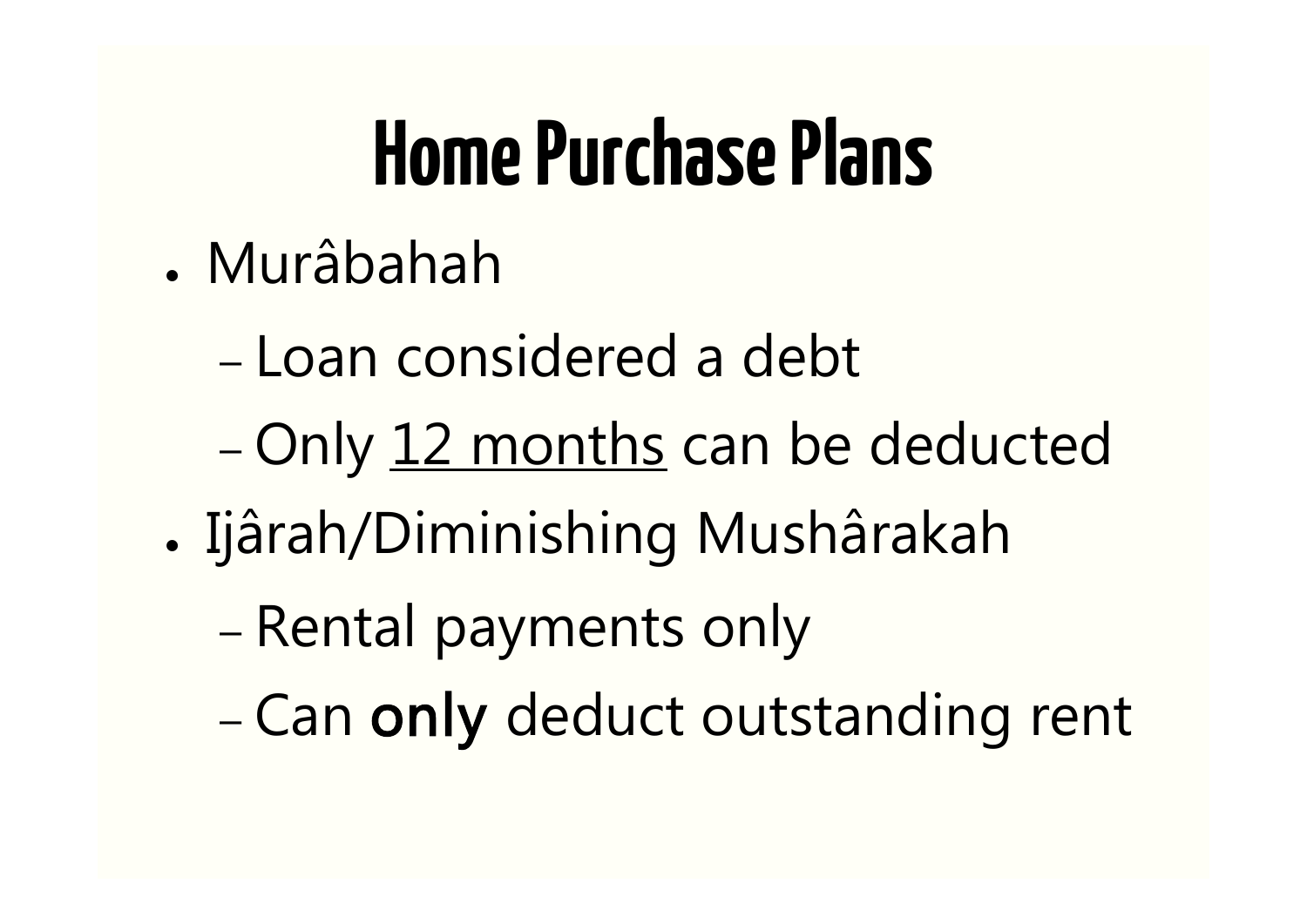### **Recipients**

Zakâh is "...solely for the poor, and the needy, and those employed to collect these [funds], and those whose hearts have to be reconciled; and in [freeing] those in bondage, and in [releasing] those in debt, and in the way of Allah, and for the wayfarer..." [at-Tawbah:60]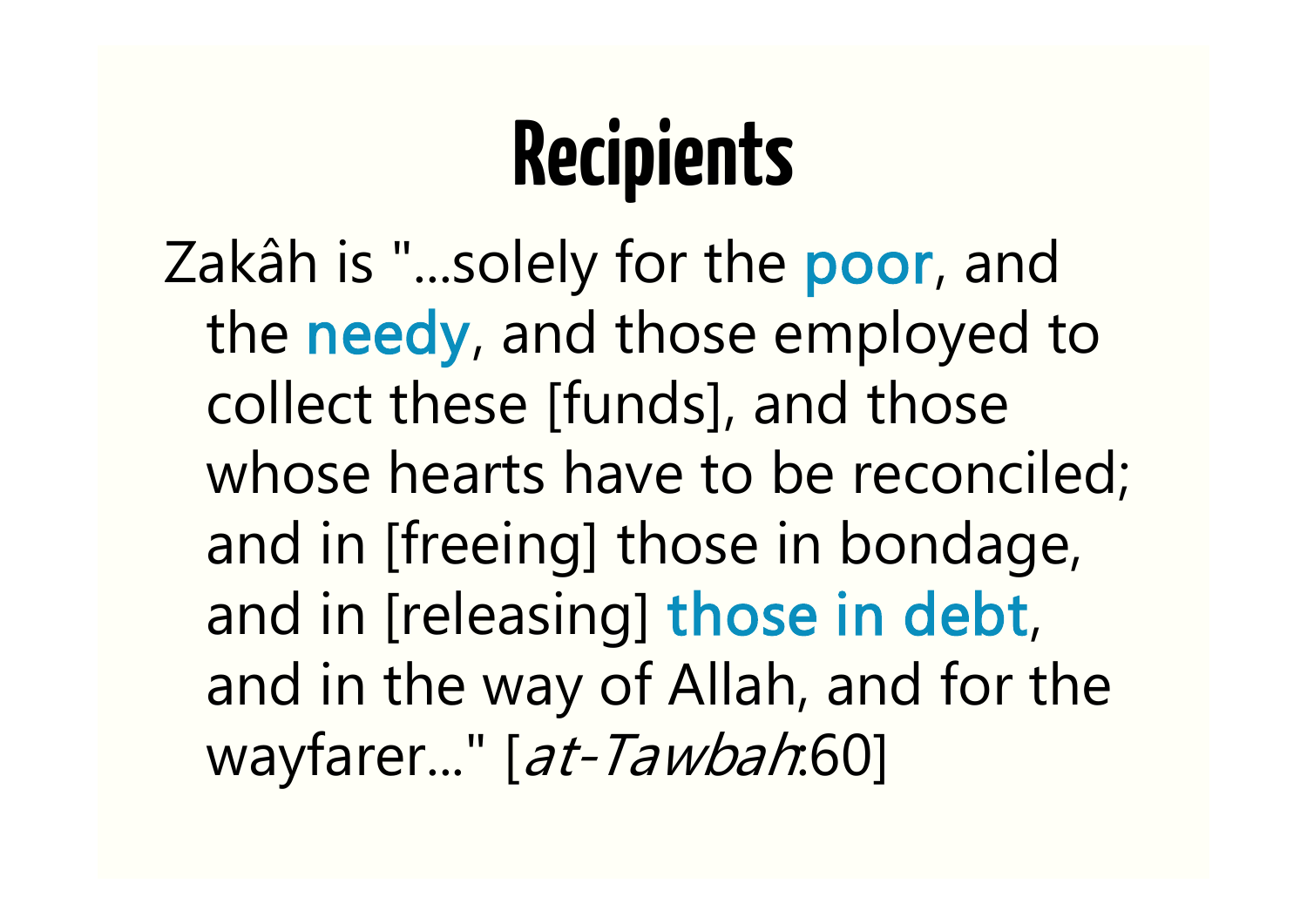## **Recipients**

- Mainly poor, destitute, needy, in debt
- Poor: whose net assets are below Nisâb
- Net assets
	- Include surplus assets
	- Exclude basic necessities & debts
- Basic necessities: house, car, furniture, appliances, clothes, etc.
- So some people neither pay nor receive Zakâh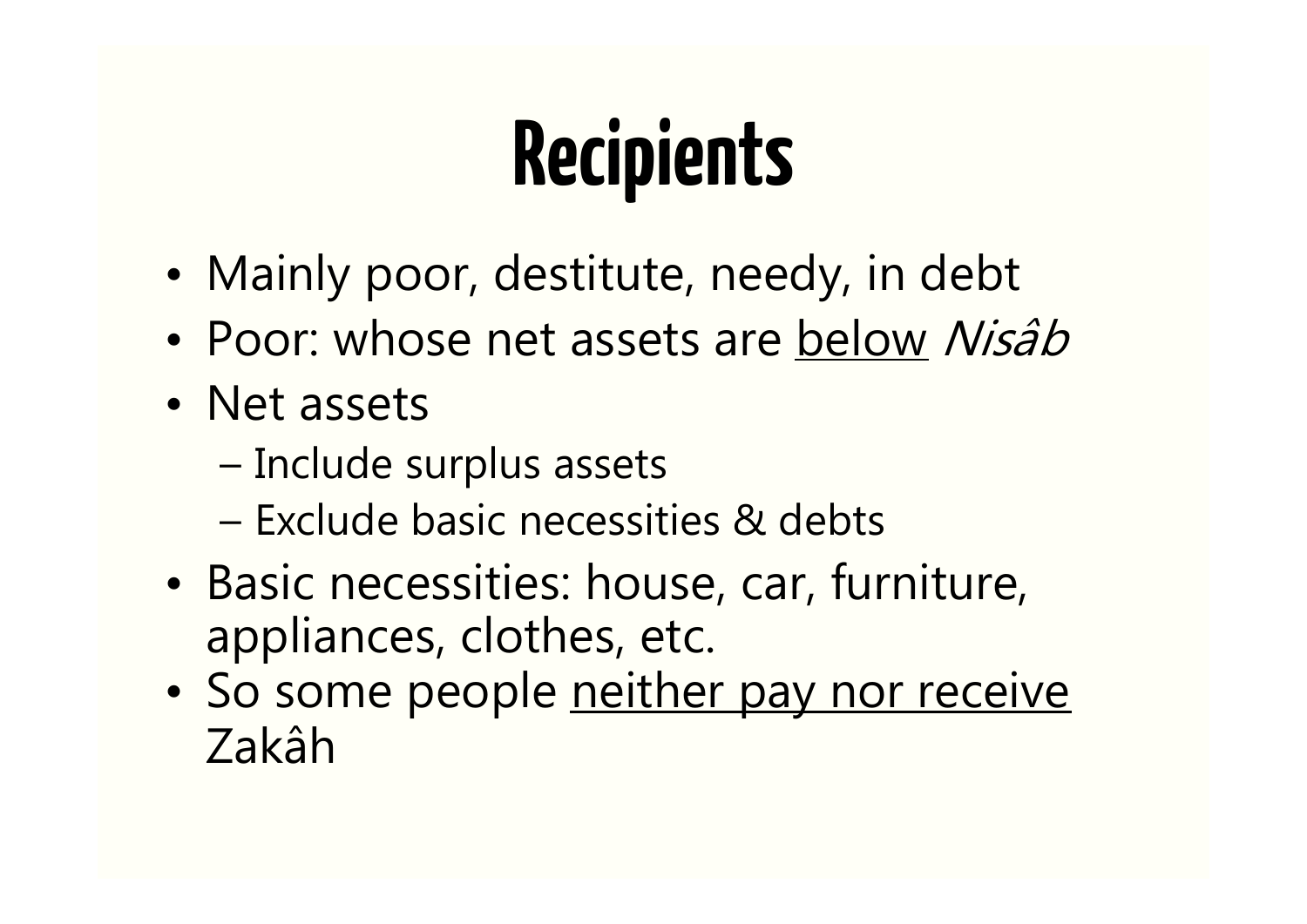# **Example**

- Zayd has £1000 and £900 debts
- $\cdot$  = £100 net assets
- Eligible to receive Zakâh
- Khalid has £500, £1000 debts + a 2nd car valued at £1500
- $\cdot$  = £1000 net assets
- Neither gives nor can receive Zakâh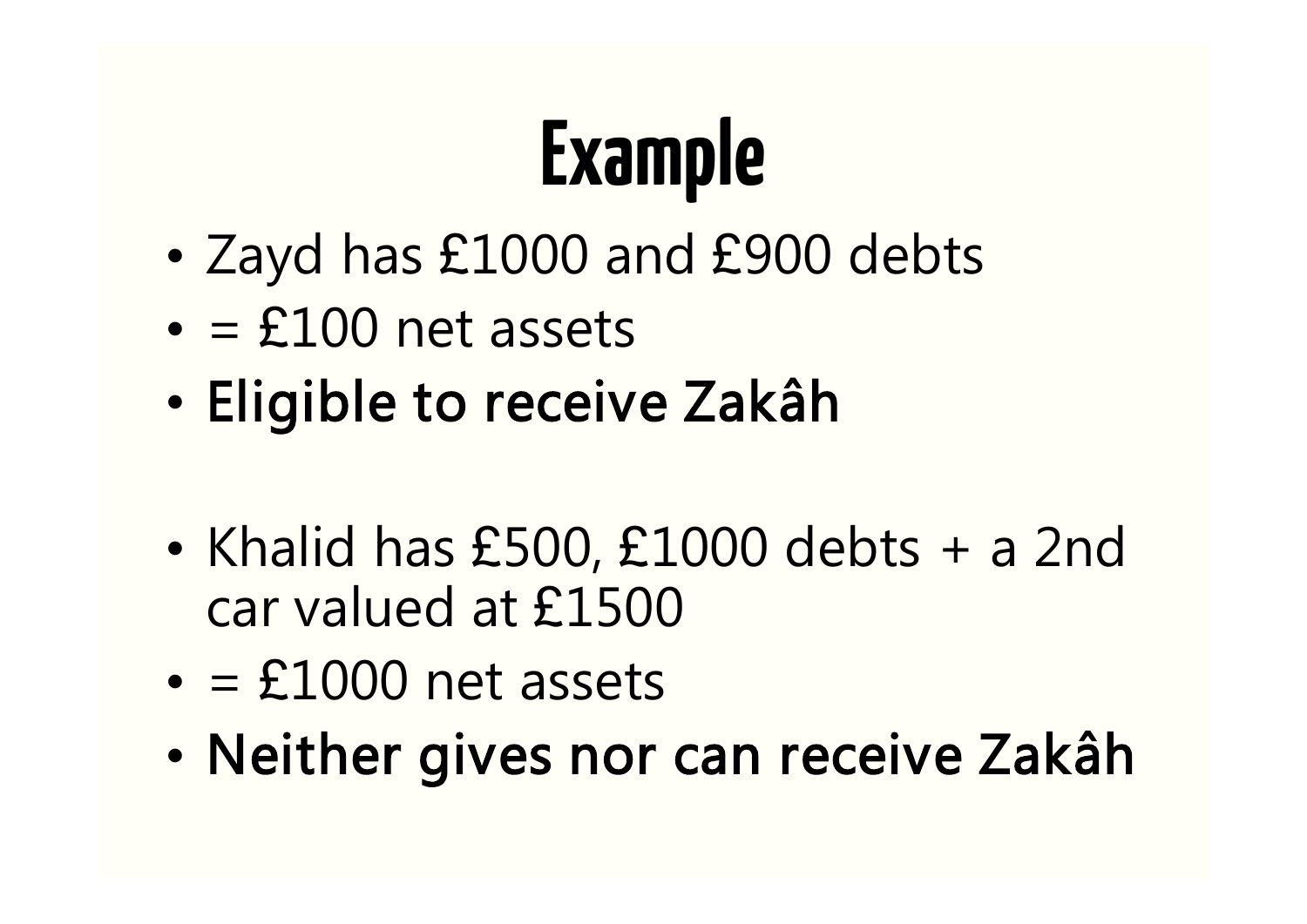### **Ineligible for Zakâh**

- Descendants of 'Abbâs and Hârith, and descendants of 'Ali, Ja'far and 'Aqeel
- Own descendants (child, grandchild, etc.)
- Own ascendants (parent, grandparent, etc)
- Own spouse

#### **Preferable to give to relatives**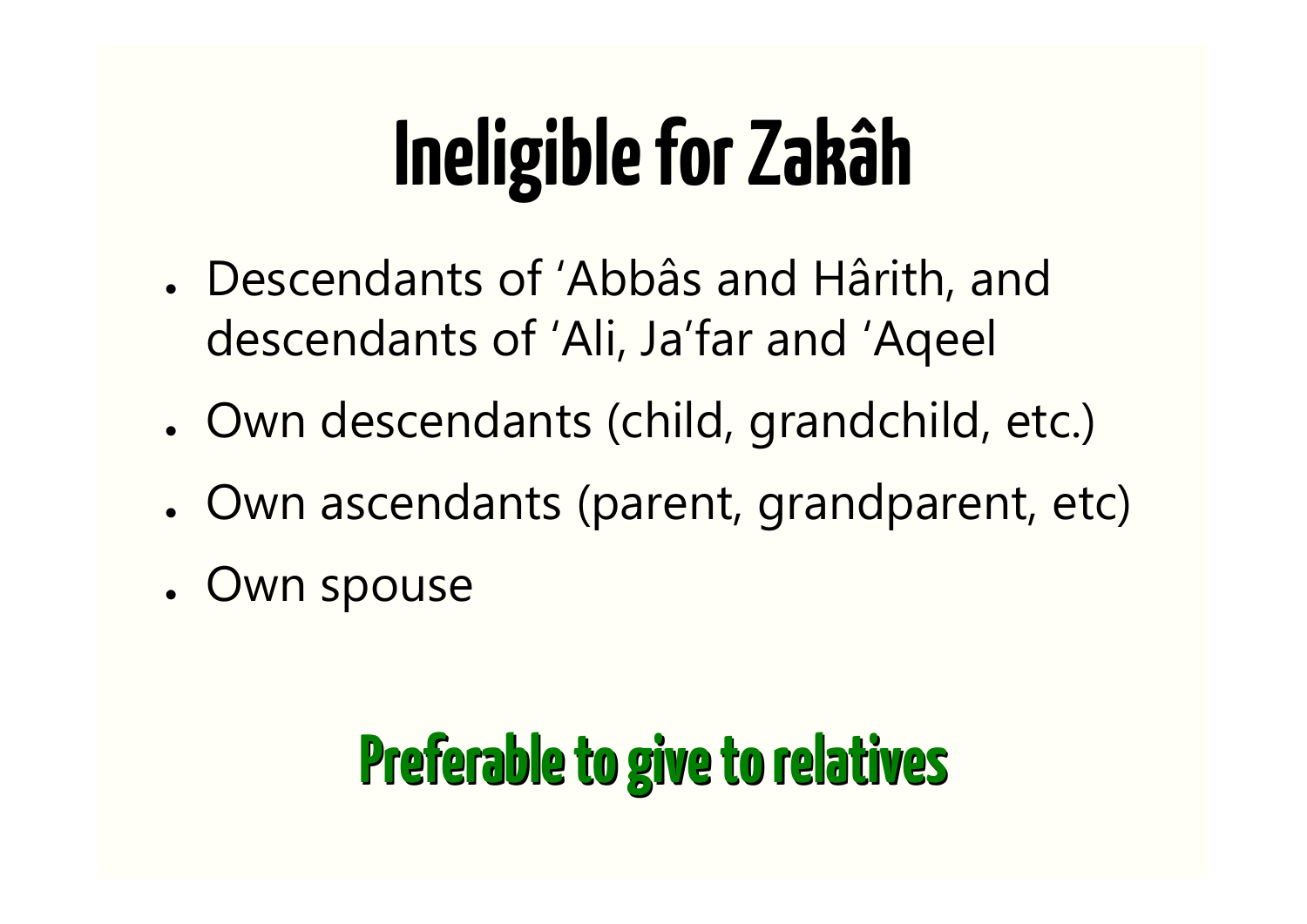#### **Conditions for Zakâh**

- Intention
- . Eligibility of Recipient
- . Recipient's full ownership –cannot pay to Masjid / hospital
- Must not be used to pay for admin costs!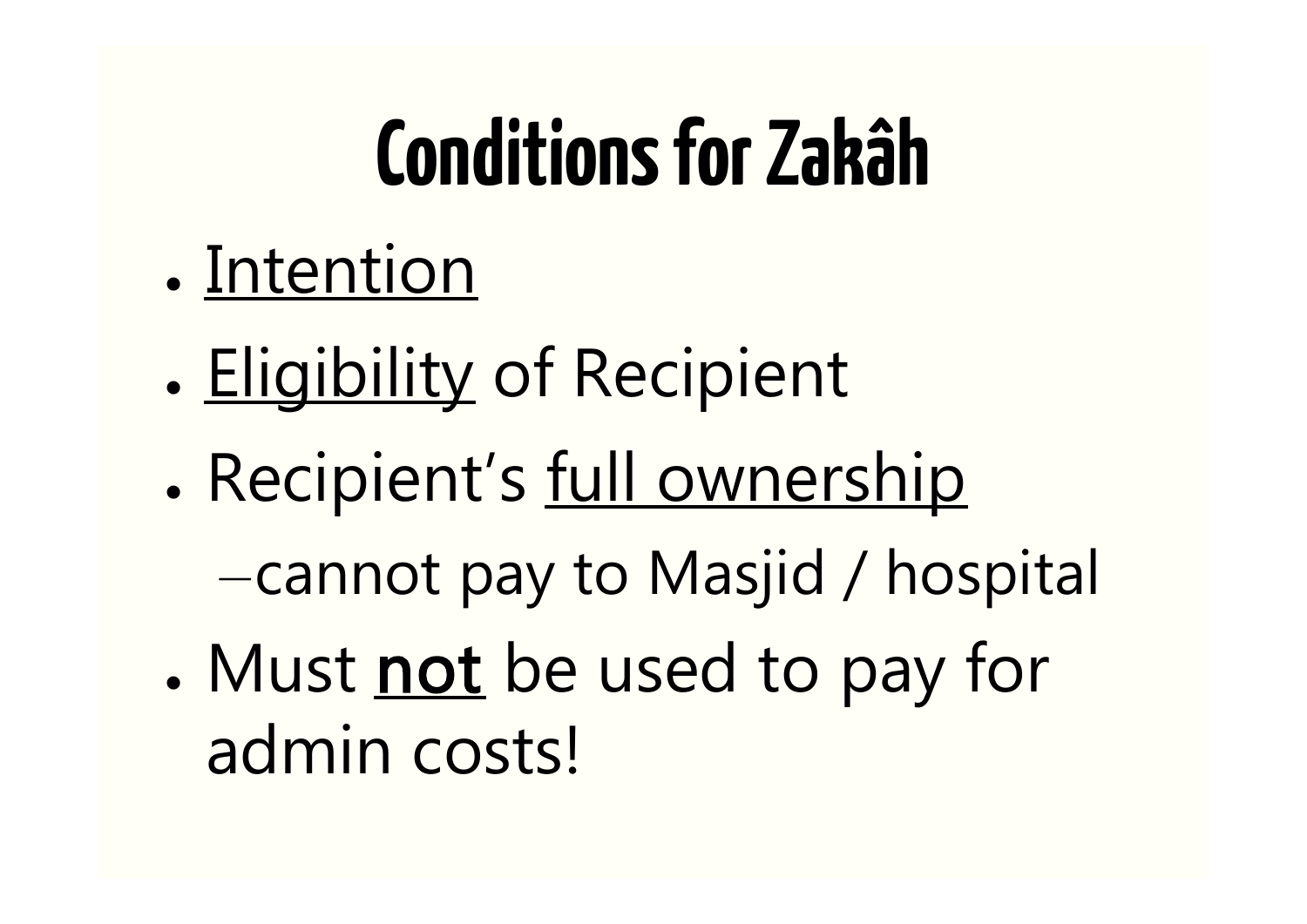#### **Zakâh Calculator**

| single complete some replacement and state ingress<br>· For most accurate results, please use the calculator on your Zakâh nisâb anniversary/date. |                                                                                                                                    | <b>ZAKÂH CALCULATOR RESULT</b>                 |
|----------------------------------------------------------------------------------------------------------------------------------------------------|------------------------------------------------------------------------------------------------------------------------------------|------------------------------------------------|
| quidance.                                                                                                                                          | . If you need help or wish to give feedback, please contact us, use the comments section or contact your local scholar for further | <b>Total Assets</b><br>£15000.00               |
| <b>C</b> ptions                                                                                                                                    |                                                                                                                                    | Liabilities /<br>£6100.00<br><b>Deductions</b> |
| Money/Cash/Jewellery                                                                                                                               |                                                                                                                                    |                                                |
|                                                                                                                                                    |                                                                                                                                    | £8900.00<br>Zakâtable Assets                   |
| Cash/Bank Account £                                                                                                                                | 10000                                                                                                                              | Zakâh due: £222.50                             |
| Money lent to others £                                                                                                                             | 5000                                                                                                                               | ZAKÂH NISÂB/MAHR                               |
| Debts owed to others £                                                                                                                             | 1000                                                                                                                               |                                                |
| Long term Debts (12 months) £                                                                                                                      | 5000                                                                                                                               | Prices in GB Pounds (UK)                       |
| Rent/taxes/bills currently due £                                                                                                                   | 100                                                                                                                                | Silver Nisâb<br>£238.48                        |
| Gold                                                                                                                                               | tola<br>$\vert \bullet \vert = \pm$                                                                                                | Gold Nisâb<br>£2,161.18                        |
| <b>Silver</b><br>$g = f$                                                                                                                           |                                                                                                                                    | 1 Gold Tola<br>£288.15                         |
|                                                                                                                                                    |                                                                                                                                    | £596.19<br>Mahr al-Azwâj                       |
| - Business                                                                                                                                         |                                                                                                                                    | Mahr Fâtimi<br>£681.36                         |
| Goods/stock £                                                                                                                                      |                                                                                                                                    | Minimum Mahr<br>£11.92                         |
| <b>Business Cash £</b>                                                                                                                             |                                                                                                                                    |                                                |
| Rental income £                                                                                                                                    |                                                                                                                                    | <b>Prices in US Dollars</b>                    |
|                                                                                                                                                    |                                                                                                                                    | Silver Nisâb<br>\$406.75                       |
| Rents/bills/taxes due now £                                                                                                                        |                                                                                                                                    | \$3,686.11<br>Gold Nisâb                       |

http://wellwishers.org.uk/tools/zakah-calculator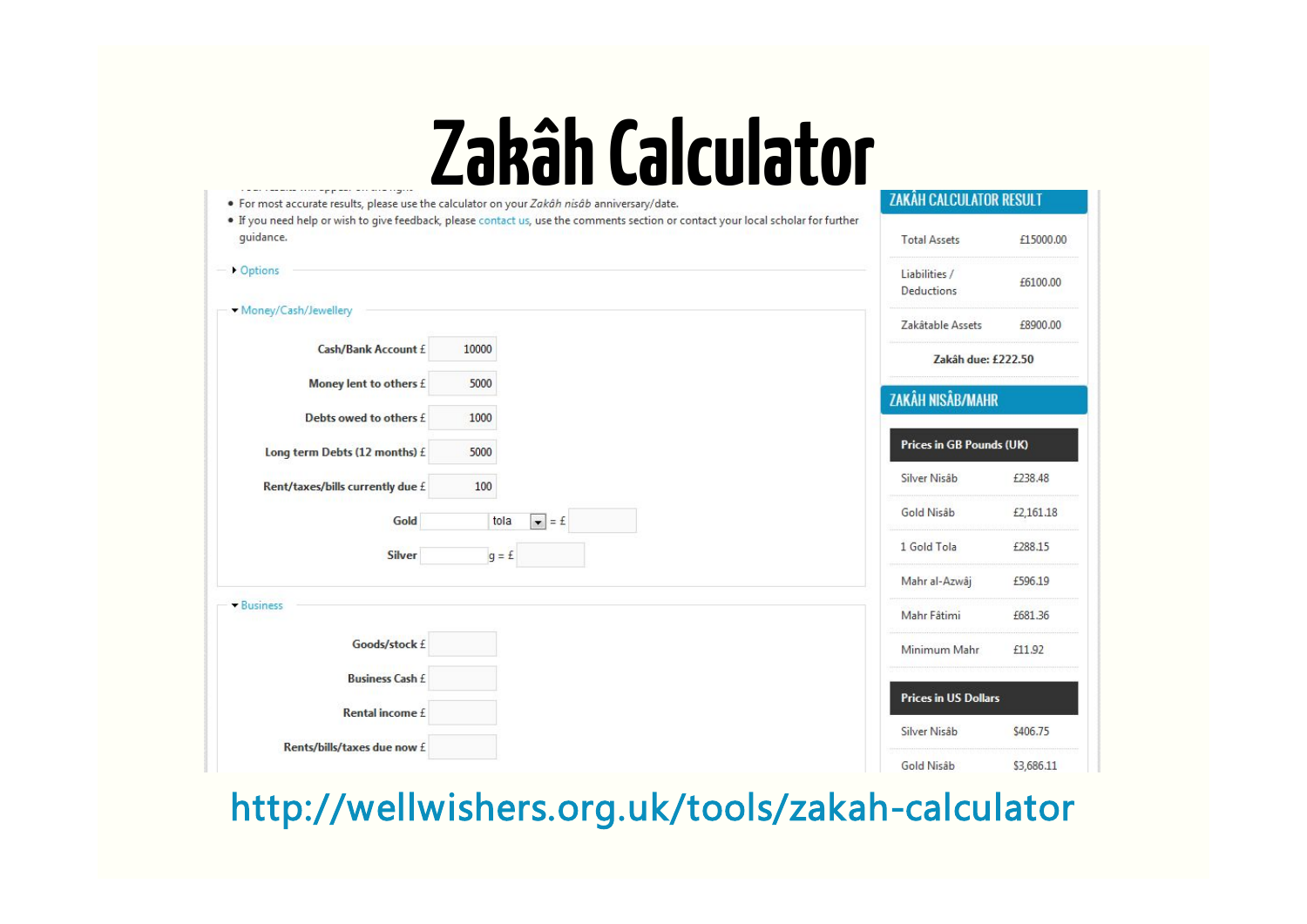#### **Zakâh Example**

| <b>ASSET/LIABILITY</b> | <b>VALUE</b> | <b>ZAKATABLE?</b> |
|------------------------|--------------|-------------------|
| House                  | £150,000     |                   |
| Car                    | £5,000       |                   |
| <b>Bank Account</b>    | £20,000      |                   |
| <b>Other Cash</b>      | £5,000       |                   |
| Gold                   | £10,000      |                   |
| Investment property    | £60,000      |                   |
| <b>Business stock</b>  | £20,000      |                   |
| Lent to Zayd           | £5,000       |                   |
| Owed to supplier       | £20,000      |                   |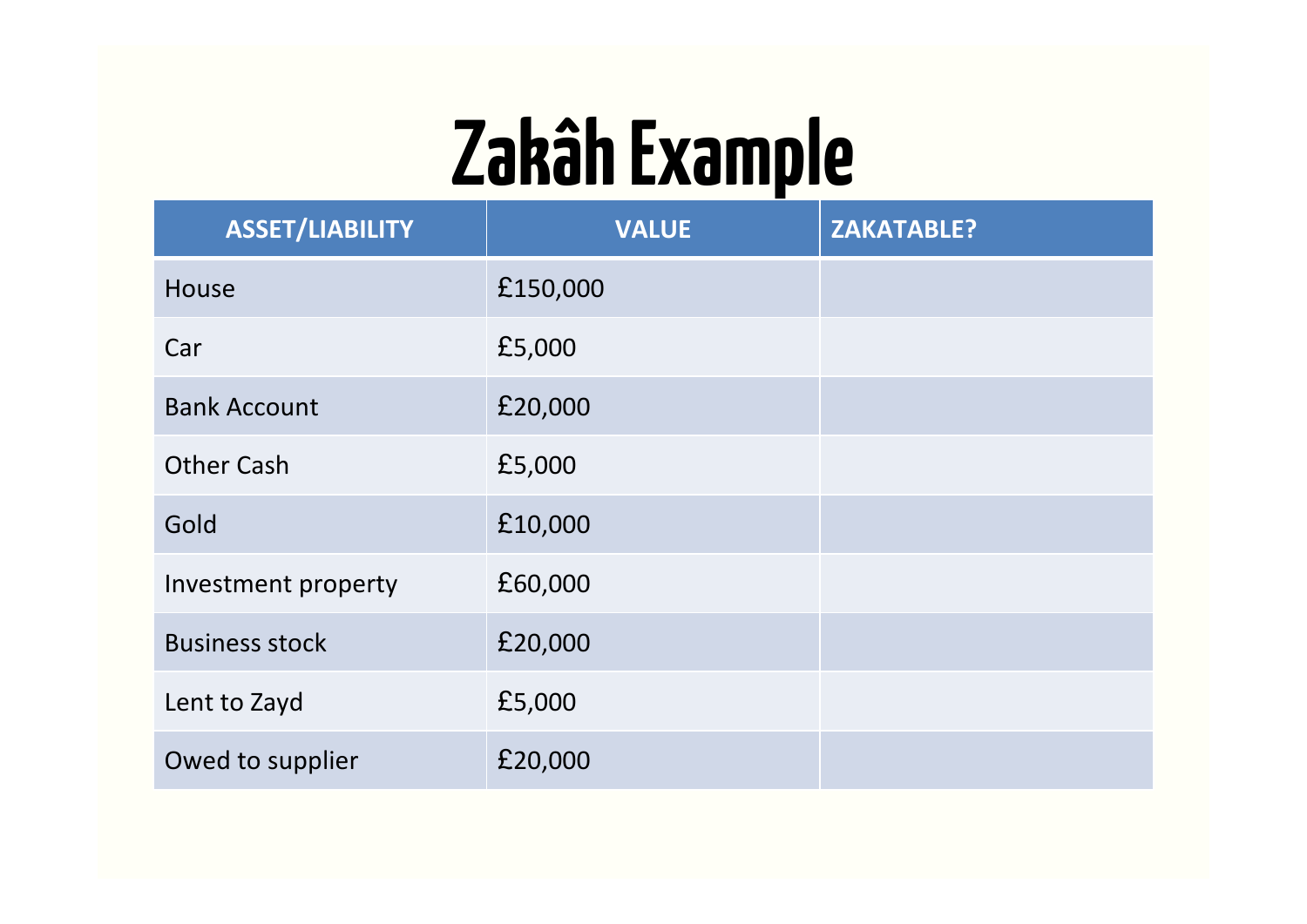#### **Zakâh Example**

| <b>ASSET/LIABILITY</b>  | <b>VALUE</b> | <b>ZAKATABLE?</b> |
|-------------------------|--------------|-------------------|
| House                   | £150,000     | <b>NO</b>         |
| Car                     | £5,000       | <b>NO</b>         |
| <b>Bank Account</b>     | £20,000      | <b>YES</b>        |
| <b>Other Cash</b>       | £5,000       | <b>YES</b>        |
| Gold                    | £10,000      | <b>YES</b>        |
| Investment property     | £60,000      | <b>NO</b>         |
| <b>Business stock</b>   | £20,000      | <b>YES</b>        |
| <b>Lent to Zayd</b>     | £5,000       | <b>YES</b>        |
| <b>Owed to supplier</b> | $£-20,000$   | <b>Deductible</b> |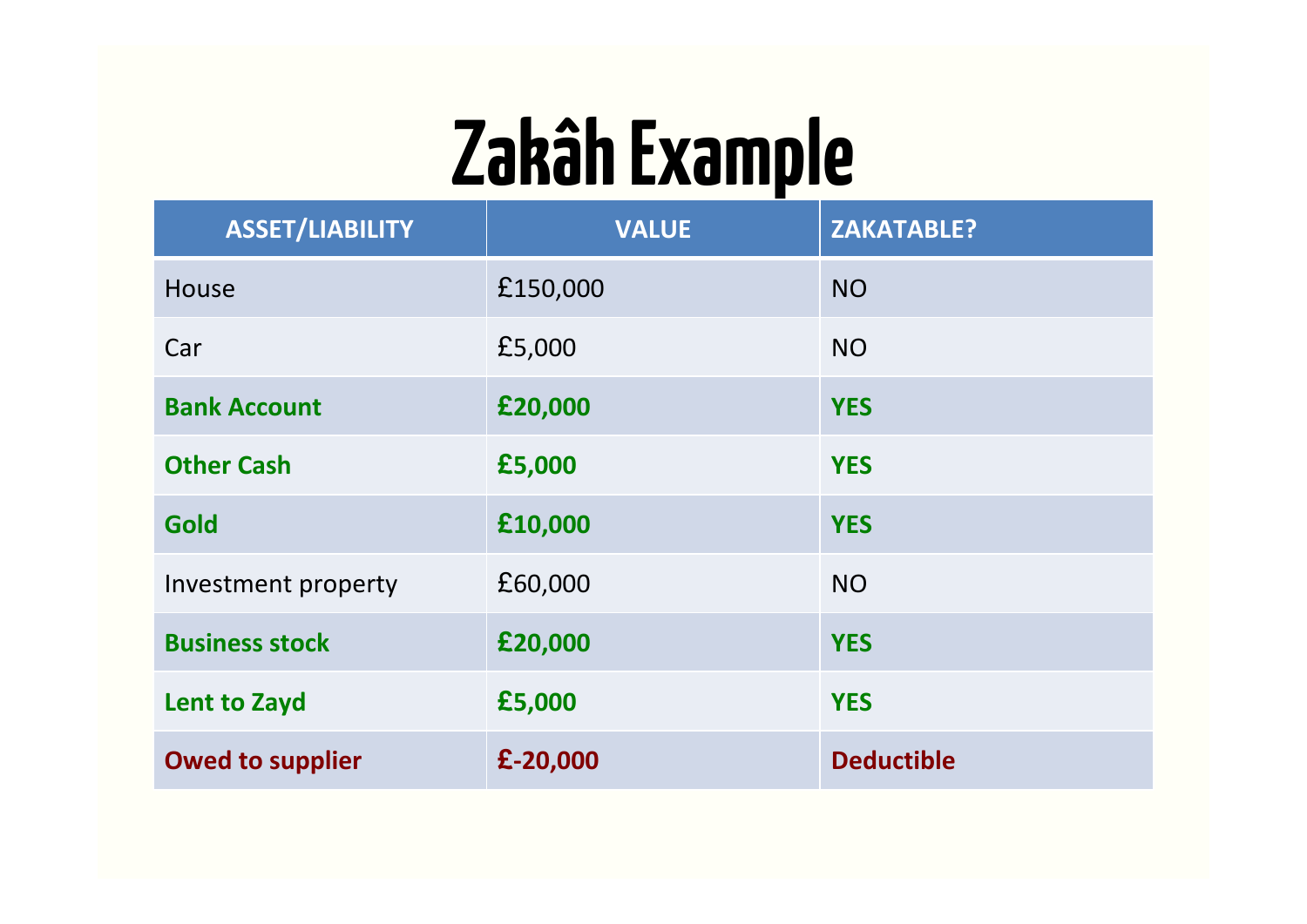#### **Zakâh Example**

| <b>ASSET/LIABILITY</b>  | <b>VALUE</b> | <b>ZAKATABLE?</b> |
|-------------------------|--------------|-------------------|
| House                   | £150,000     | <b>NO</b>         |
| Car                     | £5,000       | <b>NO</b>         |
| <b>Bank Account</b>     | £20,000      | <b>YES</b>        |
| <b>Other Cash</b>       | £5,000       | <b>YES</b>        |
| <b>Gold</b>             | £10,000      | <b>YES</b>        |
| Investment property     | £60,000      | <b>NO</b>         |
| <b>Business stock</b>   | £20,000      | <b>YES</b>        |
| <b>Lent to Zayd</b>     | £5,000       | <b>YES</b>        |
| <b>Owed to supplier</b> | £-20,000     | <b>Deductible</b> |
| <b>TOTAL</b>            | £40,000      | @ $2.5% = £1,000$ |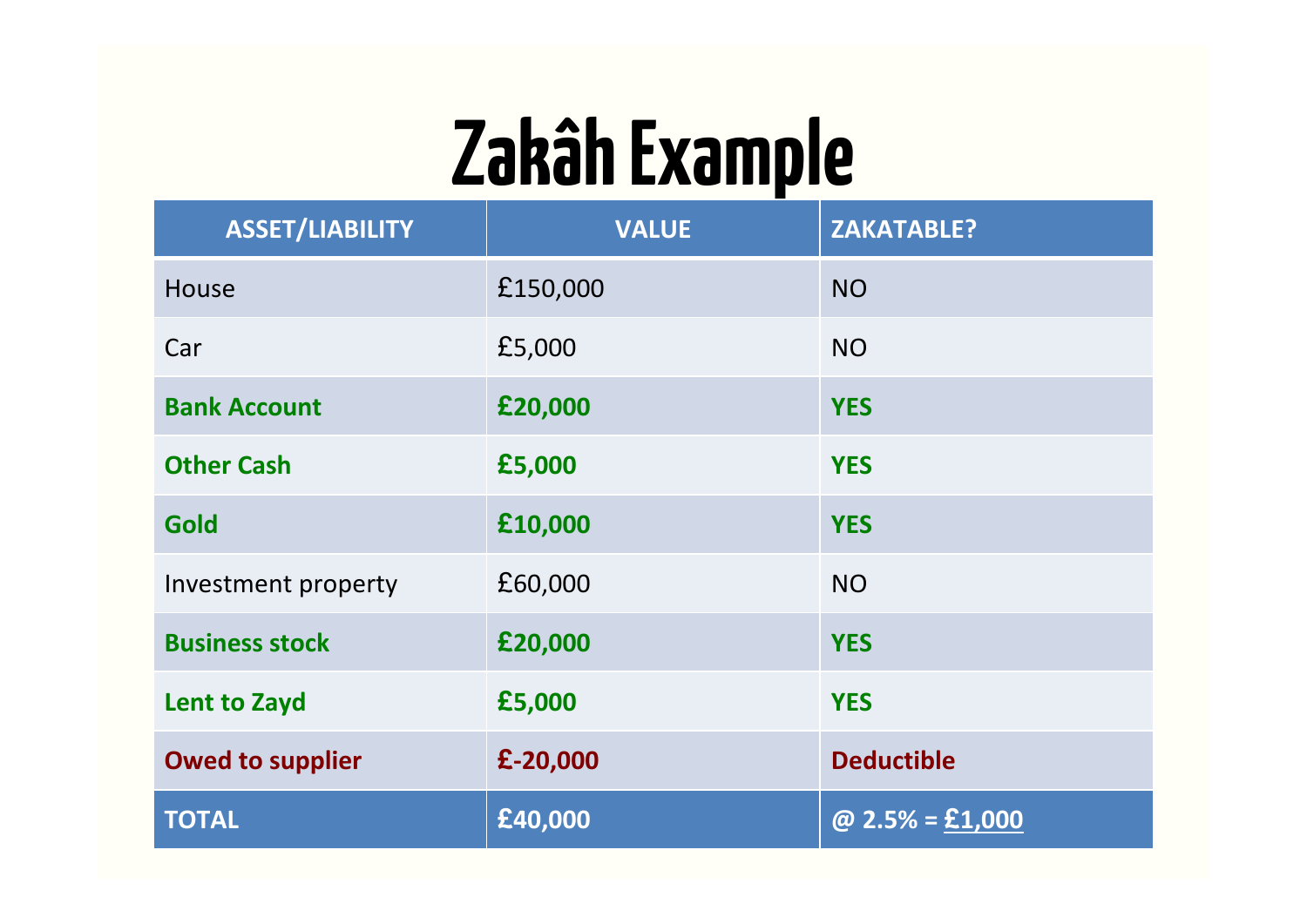#### **Missed Zakâh**

- . Calculate for each year missed
- . Can deduct Zakâh liability from each year » considered a debt for Zakâh purposes
- . Urgent! Pay immediately!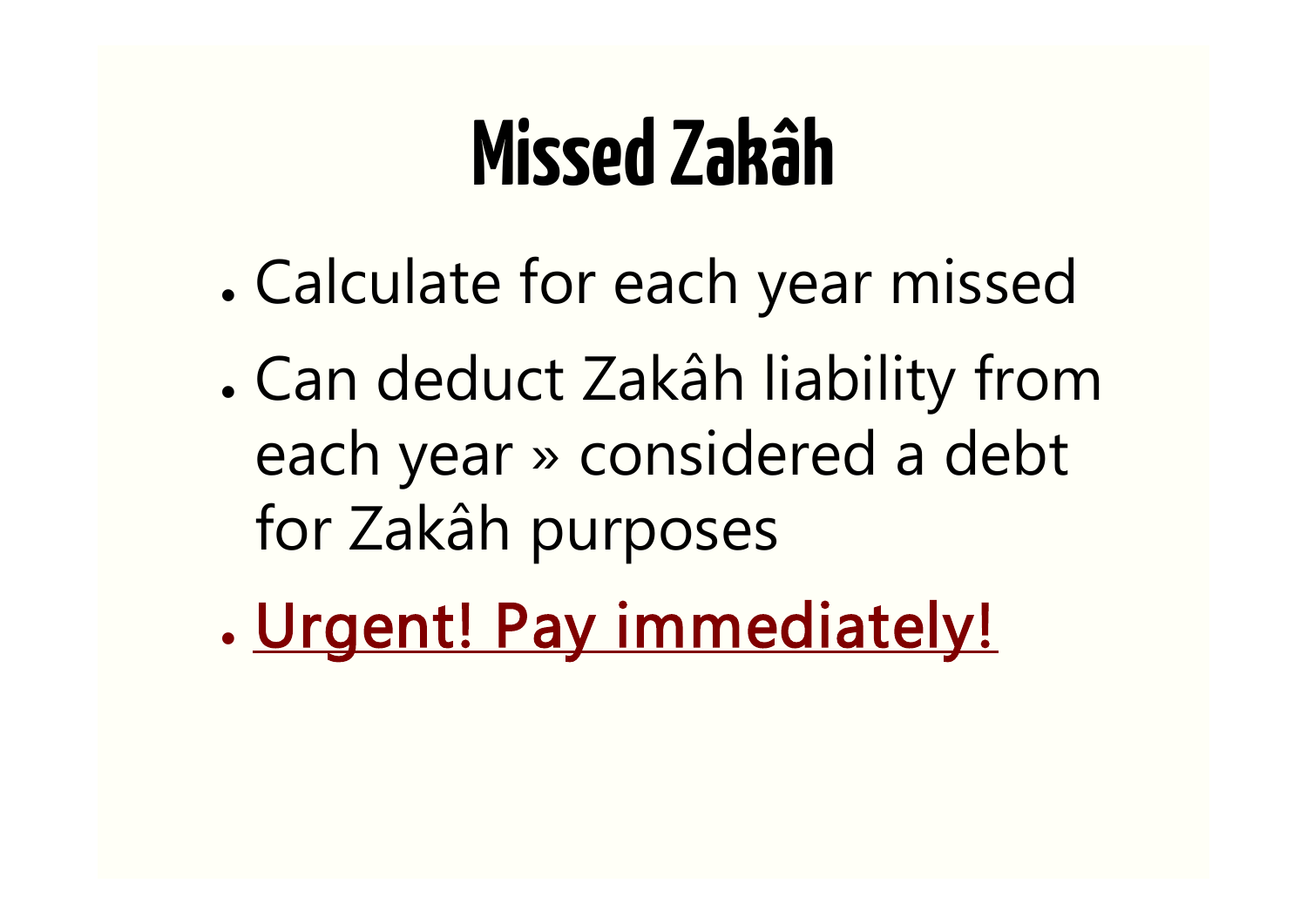# **Missed/Unpaid Zakâh Calculator**

#### **Unpaid Zakâh Calculator**

For help and guidance in using this calculator, please see the Unpaid Zakâh (Debt) Calculator Guide. If you need wish to give feedback, please contact us or contact your local scholar for further quidance.

#### Enter the amount of debt or unpaid Zakah

Unpaid Zakâh

Submit

| Year | Amount on which Zakâh due in year | Zakâh due in year |
|------|-----------------------------------|-------------------|
|      | £10,000.00                        | £250.00           |
|      | £20,000.00                        | £493.75           |
|      | £30,000.00                        | £731.41           |

#### **TOTAL ZAKÂH DUE: £1,475.16**

http://wellwishers.org.uk/tools/unpaid-zakah-calculator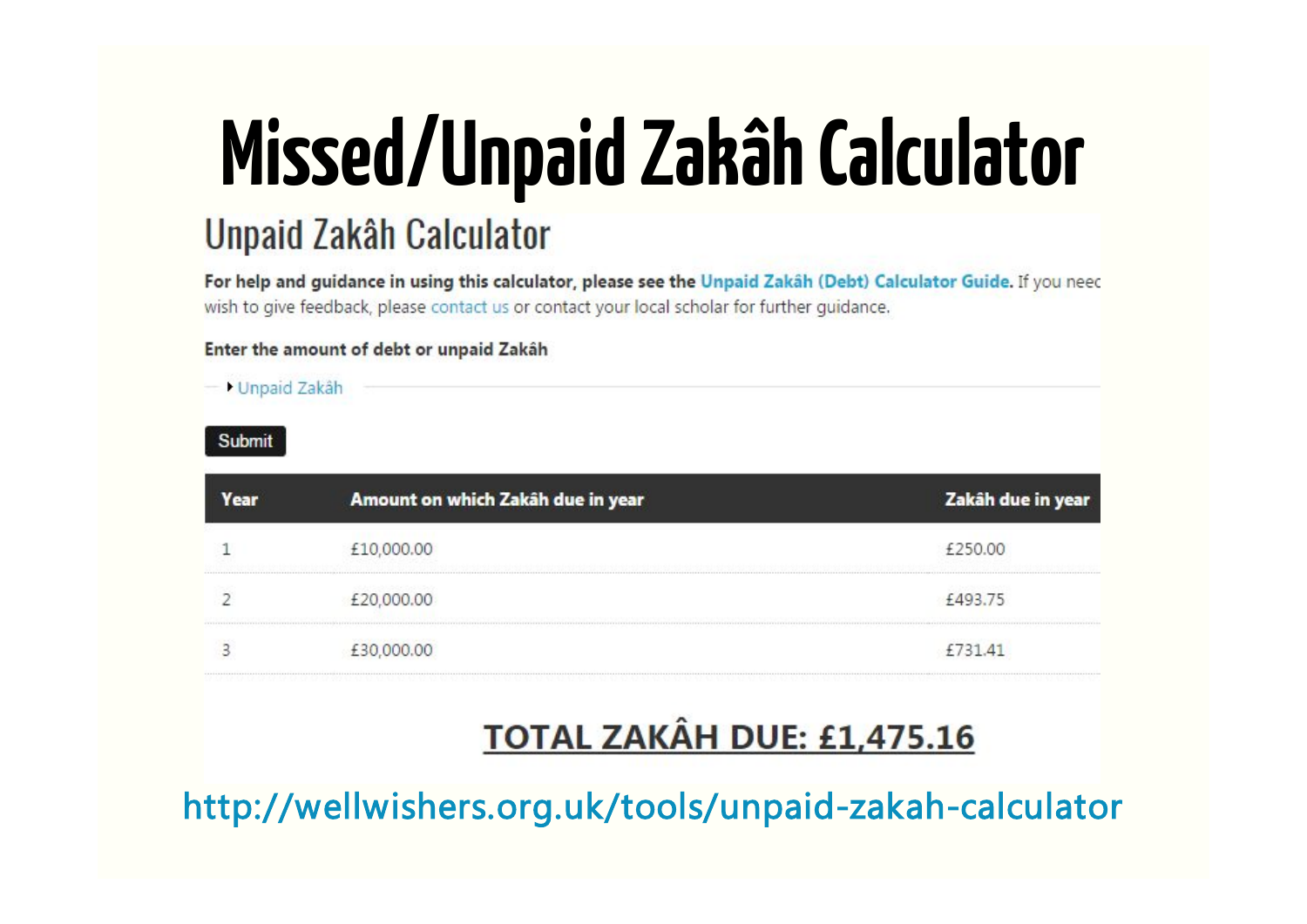#### **Miscellaneous**

- . Pre-paying Zakâh permissible
- . Can disquise as gift
	- **Individual obligation**

Establish ownership of all wealth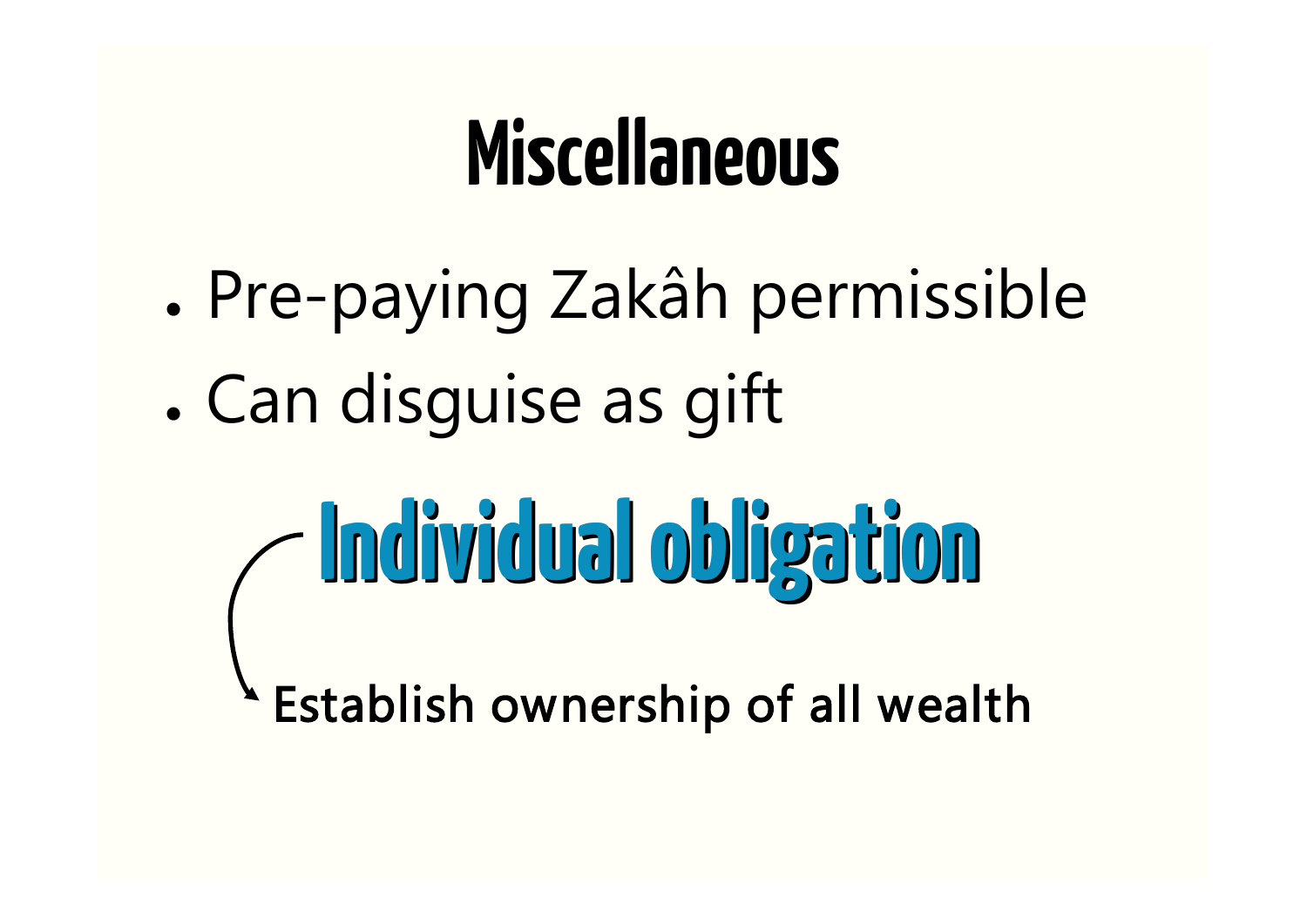# **Summary**

- Identify/estimate/fix date reached Nisâb
- Determine Zakâtable assets and value
- Add money lent to others
- Deduct money owed to others
- If  $≥$  Nisâb:
	- Pay Zakâh at 2.5% of total
	- Pay as soon as possible (within 1 lunar year)